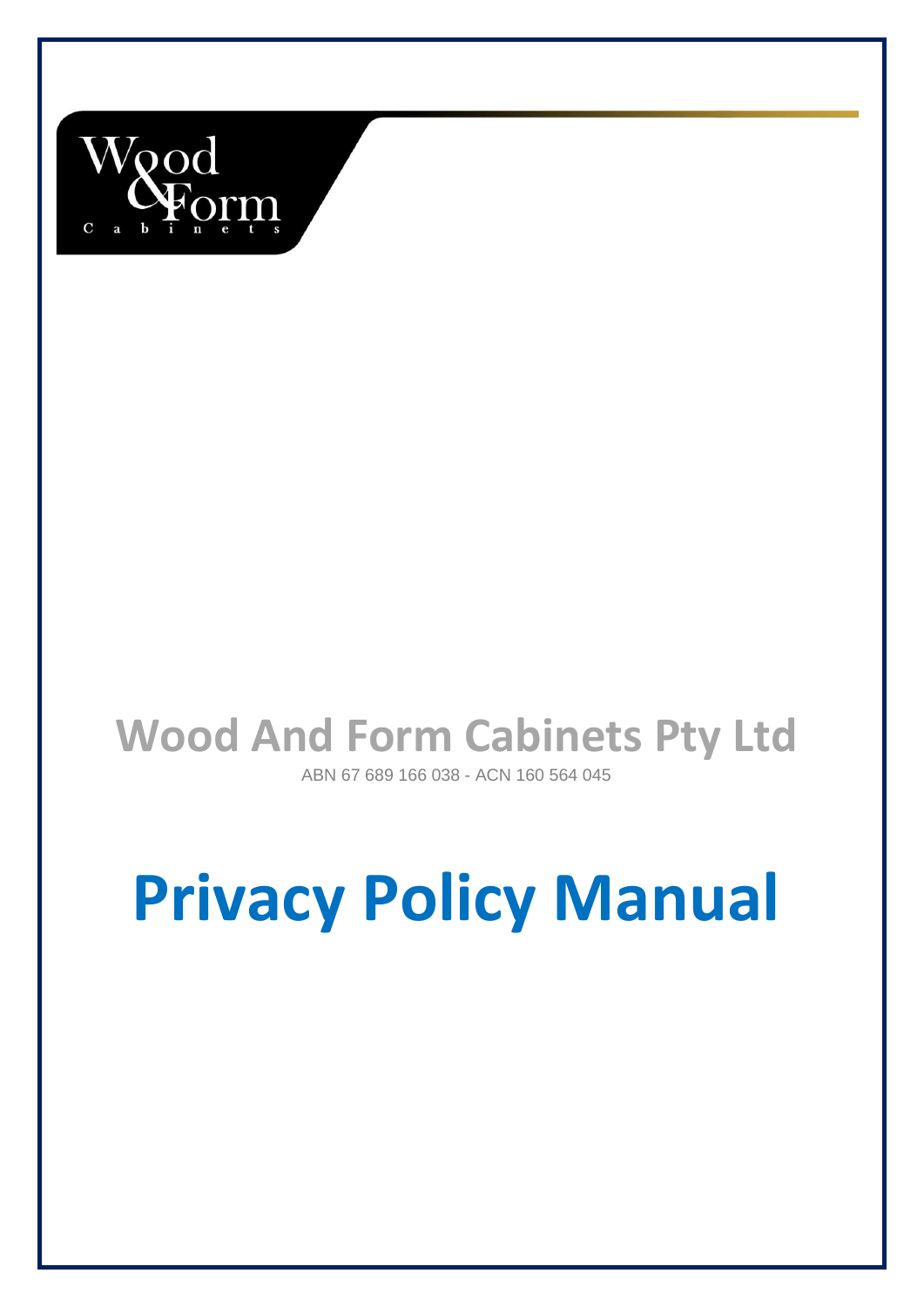### **Table of Contents**

| 1.  | <i><b>Introduction</b></i><br><u> 1980 - Johann John Stone, markin sanadi a shekara 1980 - An tsara 1980 - An tsara 1980 - An tsara 1980 - An t</u> | Page 2  |
|-----|-----------------------------------------------------------------------------------------------------------------------------------------------------|---------|
| 2.  | Australian Privacy Principles (APP's) and NDB __________________________________                                                                    | Page 3  |
| 3.  |                                                                                                                                                     | Page 4  |
| 4.  | Types Of Personal Information That Is Collected & Held _________________________                                                                    | Page 4  |
| 5.  | Procedures and responding to potential breaches of Privacy <b>Fright</b>                                                                            | Page 6  |
| 6.  | Purposes For Which Information Is Collected, Held, Used And Disclosed _                                                                             | Page 8  |
| 7.  | How An Individual May Access Personal Information Held, And How                                                                                     |         |
|     | They May Seek Correction Of Such Information ___________________________________                                                                    | Page 9  |
| 8.  | How An Individual May Complain About A Breach Of The APP, And                                                                                       |         |
|     | How The Complaint Will Be Dealt With <b>Fig. 2016</b> 2017 2022 2023                                                                                | Page 10 |
| 9.  | Will Personal Information Be Disclosed To Overseas Recipients __________                                                                            | Page 11 |
| 10. |                                                                                                                                                     | Page 11 |
| 11. |                                                                                                                                                     | Page 12 |
| 12. | Appendix A                                                                                                                                          | Page13  |

**DISCLAIMER:** Subject to any applicable law which cannot be excluded and to all provision implied by statute which cannot be excluded, EC Credit Control (Aust) Pty Ltd accepts no responsibility for any loss, damage, cost or expense (whether direct or implied) incurred by you as a result of any error, omission or misrepresentation in any information in this manual.



**Phone 1300 361 070**

Together - working with you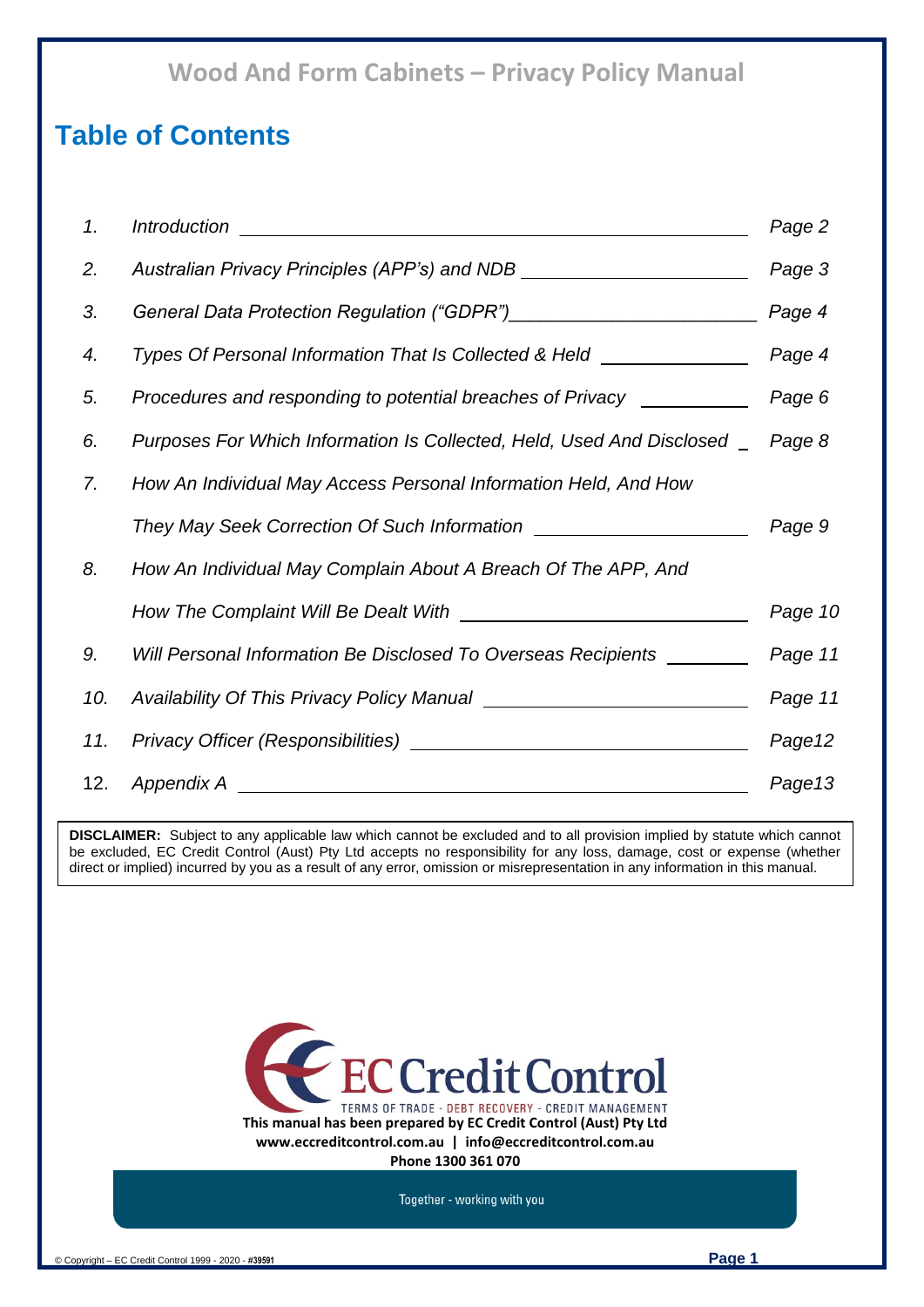### **1. Introduction**

From 12 March 2014, the Australian Privacy Principles (APP's) replaced the National Privacy Principles and Information Privacy Principles and were inserted into the Privacy Act 1988 ("the Act") at schedule 1. These principles apply to private sector organisations who deal with information relating to individuals. This legislation is designed to protect personal information about individuals and sets in place a framework and guidelines about how to deal with this information. APP 1.3 requires an APP entity to have a clearly expressed and up-to-date APP privacy policy describing how it manages personal information. Further in February 2018, the Notifiable Data Breaches ("NDB") Scheme was introduced under Part IIIC of the Act. The NDB establishes requirements and compliance mechanisms for entities in responding to data breaches.

As at 25 May 2018, the EU General Data Protection Regulation ("GDPR") was introduced providing increased transparency for data protection for all businesses transferring data to the Europe Union. While the GDPR and the APP share some similarities, Wood And Form Cabinets is providing robust privacy policies and procedures for its staff and clients. This includes ensuring that it conforms to all required APP's including the provision of a clearly expressed and readily available Privacy Policy. This is completed by the provision of this Privacy Policy Manual.

An APP privacy policy is a key tool for meeting APP 1's requirements.

To assist with this compliance, Wood And Form Cabinets ensures that all of its staff members adhere to these policies and procedures. Any breaches of these policies and procedures must be reported to the relevant staff member's manager or supervisor immediately so that any appropriate measures can be taken to mitigate any issues surrounding an identified breach.

Every staff member of Wood And Form Cabinets who handles personal information is required to have an understanding of the Australian Privacy Principles (APP's), the Act and the GDPR, where necessary. Where a more detailed knowledge of Wood And Form Cabinets' rights and responsibilities is required, the Privacy Officer will be able to provide assistance.

All staff are encouraged to discuss privacy issues with the nominated Privacy Officer.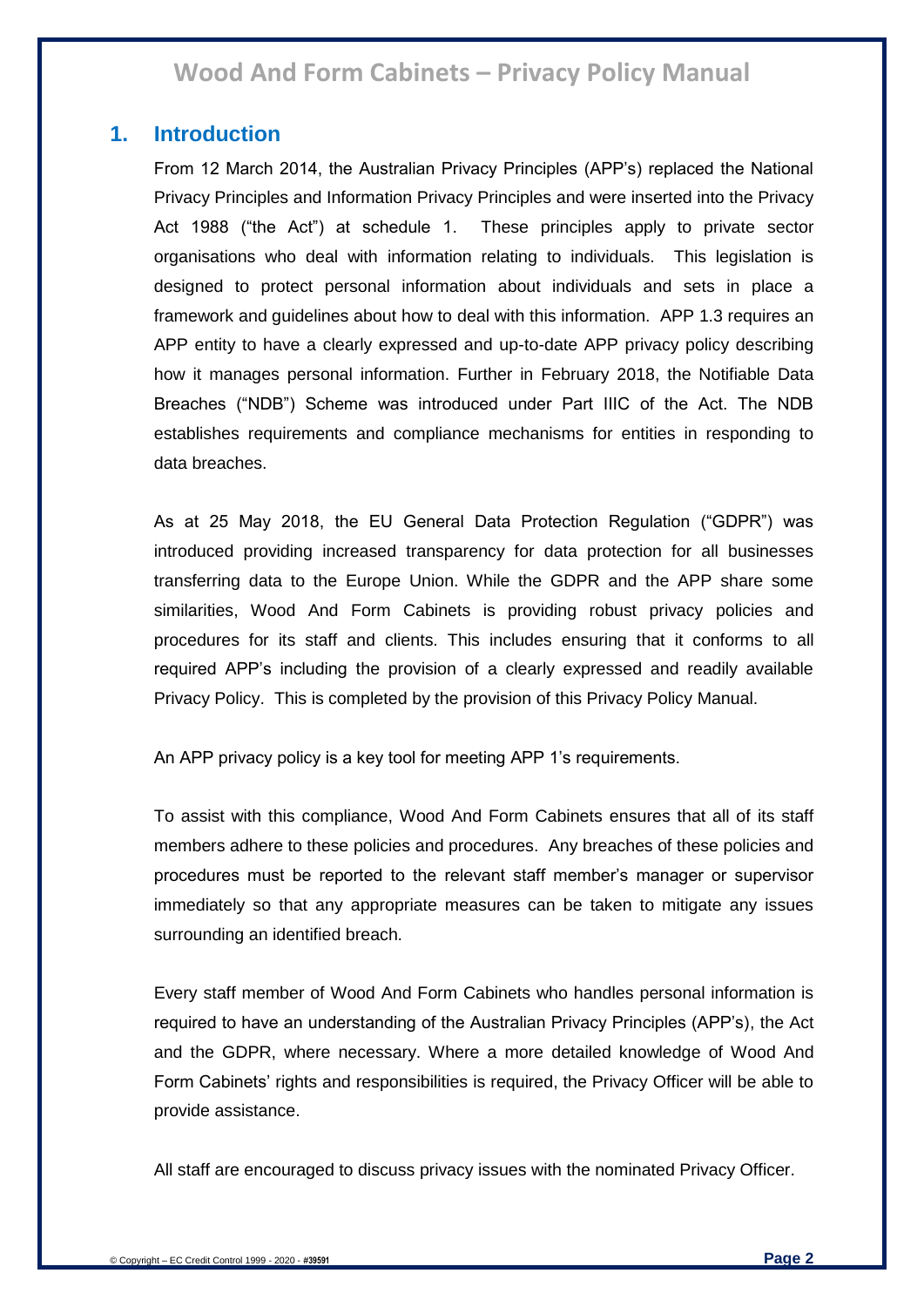#### **Review**

Formal review of this privacy policy shall be undertaken on a 6 monthly basis with the details of this review recorded by the Privacy Officer.

### **2. Australian Privacy Principles (APP's)**

The Privacy Act 1988 and the Credit Reporting Privacy Code 2014 places obligations and responsibilities on employers and employees to ensure that information collected from individuals is collected, retained and used in line with the APP's. Wood And Form Cabinets shall abide by the following APP's at all times:

#### **APP No.**

#### *Part 1 – Consideration of personal information privacy*

- APP 1 Open and transparent management of personal information
- APP 2 Anonymity and pseudonymity

#### *Part 2 – Collection of personal information*

- APP 3 Collection of solicited personal information
- APP 4 Dealing with unsolicited personal information
- APP 5 Notification of the collection of personal information

#### *Part 3 – Dealing with personal information*

- APP 6 Use or disclosure of personal information
- APP 7 Direct marketing
- APP 8 Cross-border disclosure of personal information
- APP 9 Adoption, use or disclosure of government related identifiers

#### *Part 4 – Integrity of personal information*

- APP 10 Quality of personal information
- APP 11 Security of personal information

#### *Part 5 – Access to, and correction of, personal information*

- APP 12 Access to personal information
- APP 13 Correction of personal information

Further information regarding the APP's can be obtained from the office of the Australian Information Commissioner at www.oaic.gov.au.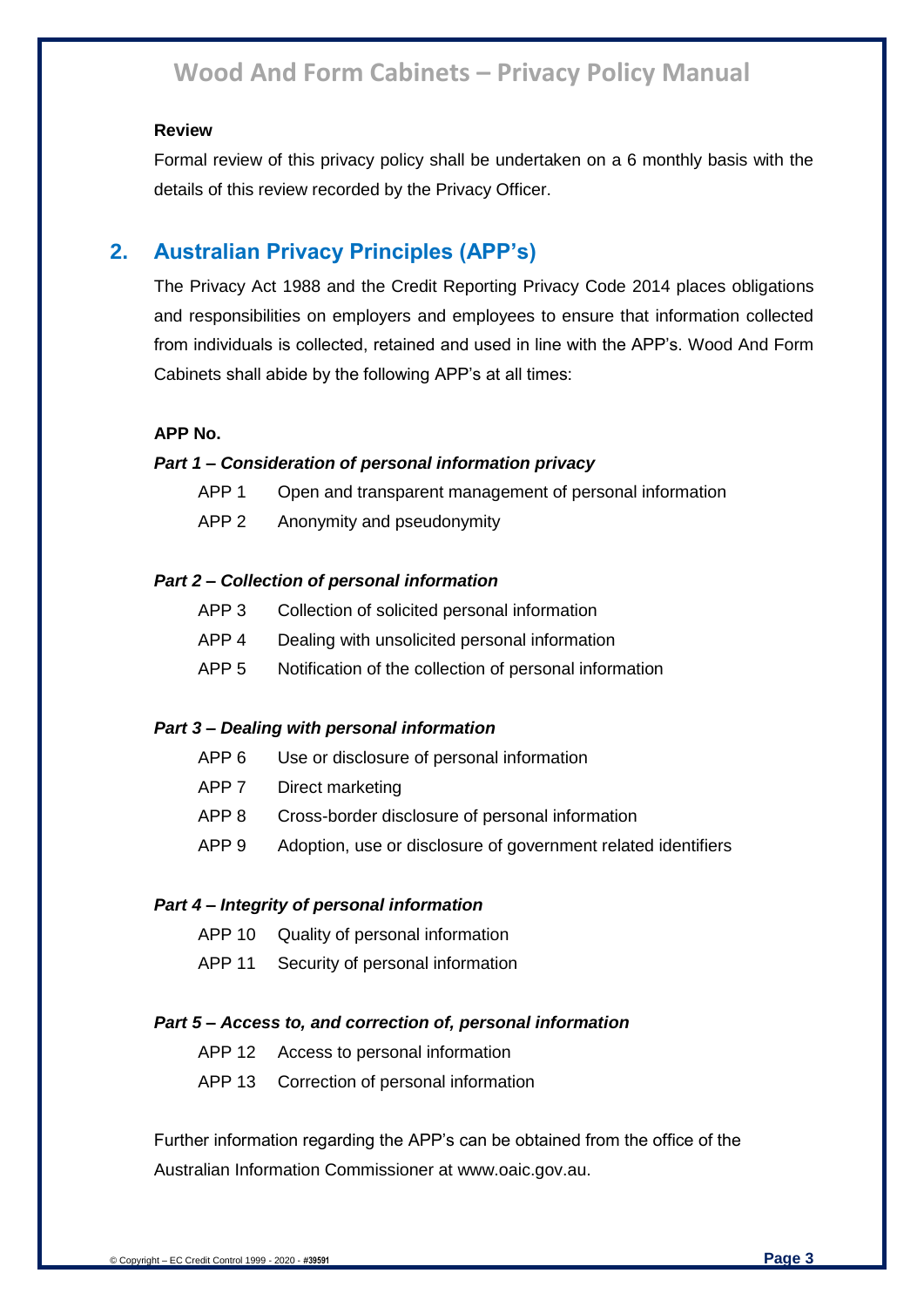A copy of the APP's as produced by the Office of the Australian Information Commissioner is attached as Appendix A. The NDB forms part of the Act as a new implemented scheme for companies to advise its clients, in the event of a potential data breach that is likely to result in serious harm to any individuals whose personal information is involved in the breach. Wood And Form Cabinets' Privacy Policy Manual provides a data breach preparation and response to any potential breaches to ensure compliance under the NDB and the Act.

### **3. General Data Protection Regulation ("GDPR")**

Upon the implementation of the GDPR on 25 May 2018, Wood And Form Cabinets has updated the way they use and collect personal data from residents in the EU. This involves, identifying Wood And Form Cabinets' data protection officer ("Privacy Officer"), how clients can contact the Privacy Officer and identifying the process of transferring client's personal information. Further, the implementation of cookies notices on Wood And Form Cabinets' website has been activated to ensure Wood And Form Cabinets' clients have adequate protection in providing consent to Wood And Form Cabinets withholding their personal data.

### **4. Types of Personal Information That is Collected, Used, Processed & Held**

Wood And Form Cabinets collects personal information for a variety of reasons. This personal information will be collected in the normal course of business and will relate to Goods and/or Services that are provided by Wood And Form Cabinets to clients. This information collected will be done so in the course of business where the client is a customer of Wood And Form Cabinets or when the client acts as a guarantor for another person or company that is a client of Wood And Form Cabinets. Wood And Form Cabinets will not collect information that is not relevant or sensitive in nature unless it is required in the normal course of business.

The personal information that is collected may include, but will not be limited to the following;

- 1/ Full name
- 2/ Address
- 3/ Date of birth
- 4/ Credit references if applicable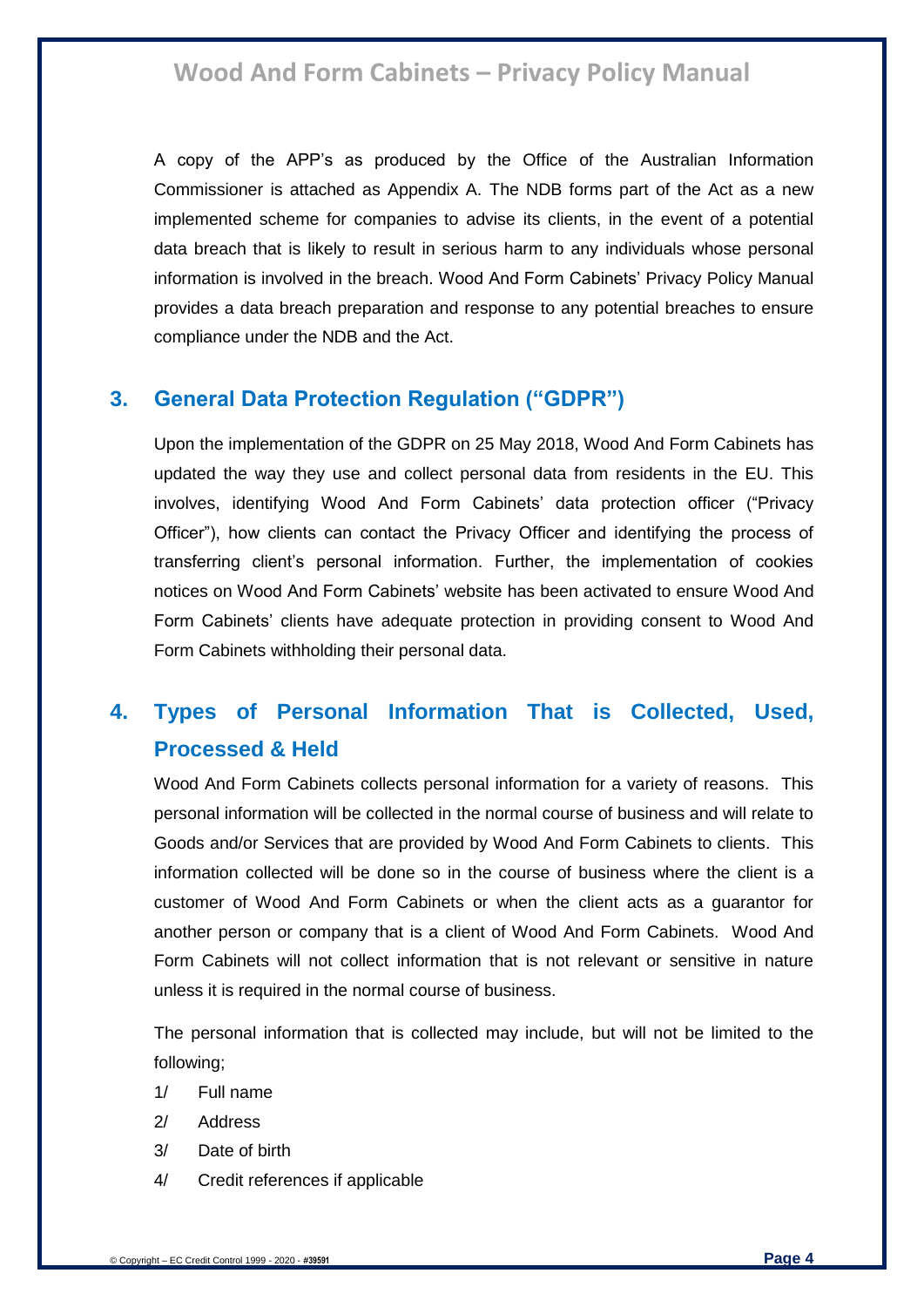- 5/ Publically available information which relate to the clients activities in Australia
- 6/ Any information recorded in the National Personal Insolvency Index
- 7/ The client acknowledges that provided the correct Privacy Act disclosures have been made that Wood And Form Cabinets may conduct a credit report on the client for the purposes of evaluating the credit worthiness of the client.
- 8/ Driver's licence details
- 9/ Medical insurance details (if applicable)
- 10/ Electronic contact details including email, Facebook and Twitter details
- 11/ Next of kin and other contact information where applicable

Wood And Form Cabinets ensures that all personal information is held in a secure manner. Where applicable and to the best of Wood And Form Cabinets' knowledge all computers or servers have the required security protections in place to safeguard and protect any personal information that is held by Wood And Form Cabinets.

We use cookies on our website. Cookies are small files which are stored on your computer. They are designed to hold a modest amount of data (including personal information) specific to a particular client and website, and can be accessed either by the web server or the client's computer. In so far as those cookies are not strictly necessary for the provision of Wood And Form Cabinets' services, we will ask you to consent to our use of cookies when you first visit our website.

In the event that you utilise our website for the purpose of purchases/orders, Wood And Form Cabinets agrees to display reference to cookies and /or similar tracking technologies, such as pixels and web beacons (if applicable), and requests consent for Wood And Form Cabinets collecting your personal information which may include:

- (a) IP address, browser, email client type and other similar details;
- (b) Tracking website usage and traffic; and
- (c) Reports are available to Wood And Form Cabinets when Wood And Form Cabinets sends an email to the client, so Wood And Form Cabinets may collect and review that information

If you consent to Wood And Form Cabinets' use of cookies on our website and later wish to withdraw your consent, you may manage and control Wood And Form Cabinets' privacy controls through your browser, including removing cookies by deleting them from your browser history when you leave the site.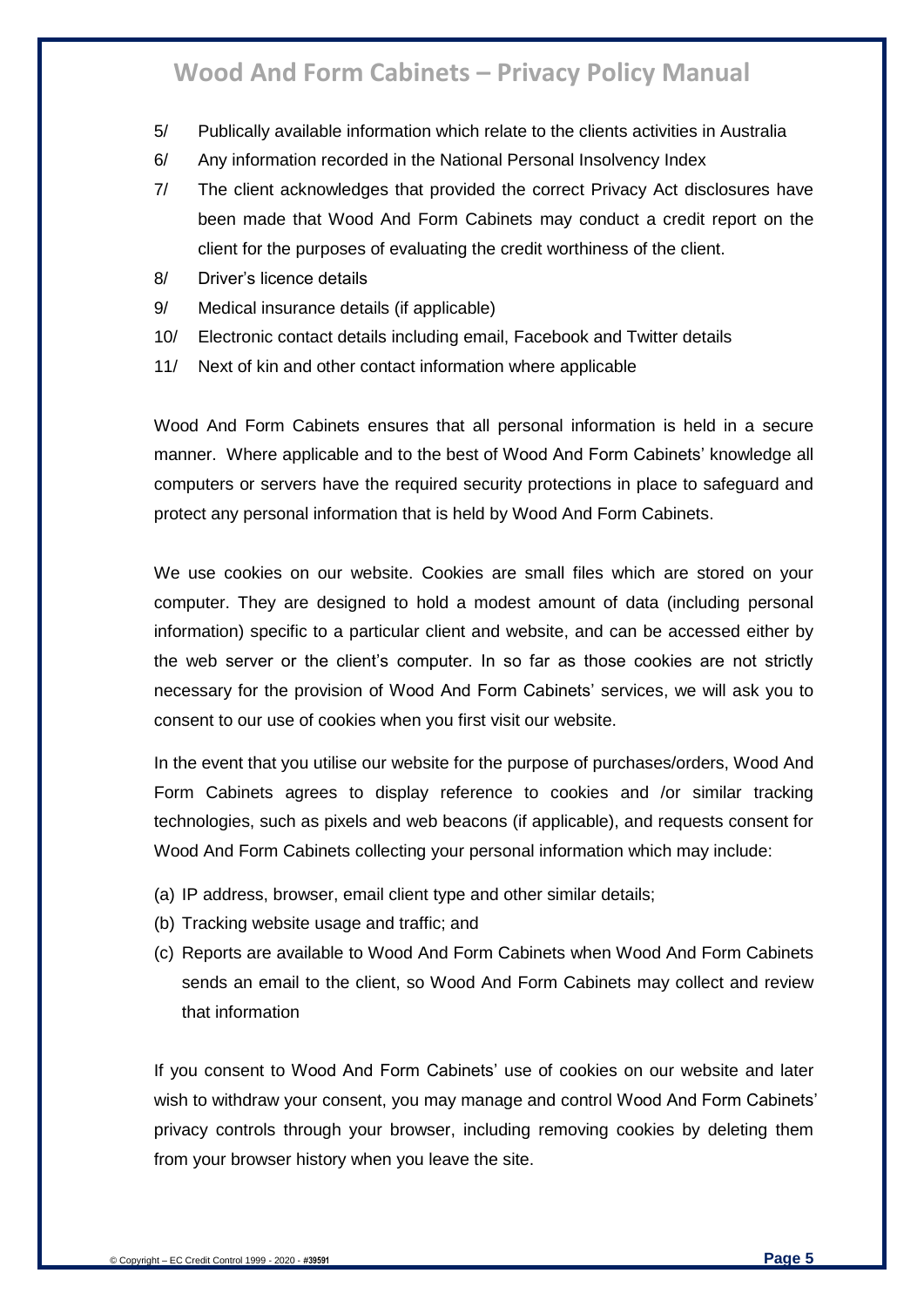Wood And Form Cabinets also regularly conducts internal risk management reviews to ensure that its infrastructure (to the best of its knowledge) is secure and any identifiable risks have been mitigated as much as they can be in the normal course of business.

### **5. Procedures and responding to potential breaches of Privacy**

In accordance with the NDB Wood And Form Cabinets is aware of its responsibilities to notify its clients in the event of a potential data breach that may cause serious harm to clients. Further, in the event the client is located in the Europe Union ("EU"), Wood And Form Cabinets acknowledges that any potential data breaches will be safeguarded by the provisions of the GDPR.

Wood And Form Cabinets will collect and process personal information in the normal course of business. This personal information may be collected and processed, but is not limited to, any of the following methods;

- 1/ Credit applications forms
- 2/ Work authorisation forms, quote forms or any other business documentation
- 3/ Publically available databases that hold information
- 4/ Websites that detail information such as Sensis, Facebook, Google etc
- 5/ By verbally asking you for information as part of normal business practices

Where relevant to data processing as per the GDPR, and in particular where Wood And Form Cabinets uses new technologies, and takes into account the nature, scope, context and purposes of processing and considers that the data processing is likely to result in a high risk to the rights and freedoms of natural persons, the Privacy Officer shall, prior to the processing of personal information, carry out an assessment of impact of the envisaged processing operations on the protection impact assessment. The data protection assessment will be required in instances whereby:

(a) a systematic and extensive evaluation of personal aspects relating to natural persons which is based on automated processing, including profiling, and on which decisions are based that produce legal effects concerning the natural person or similarly significantly affect the natural person;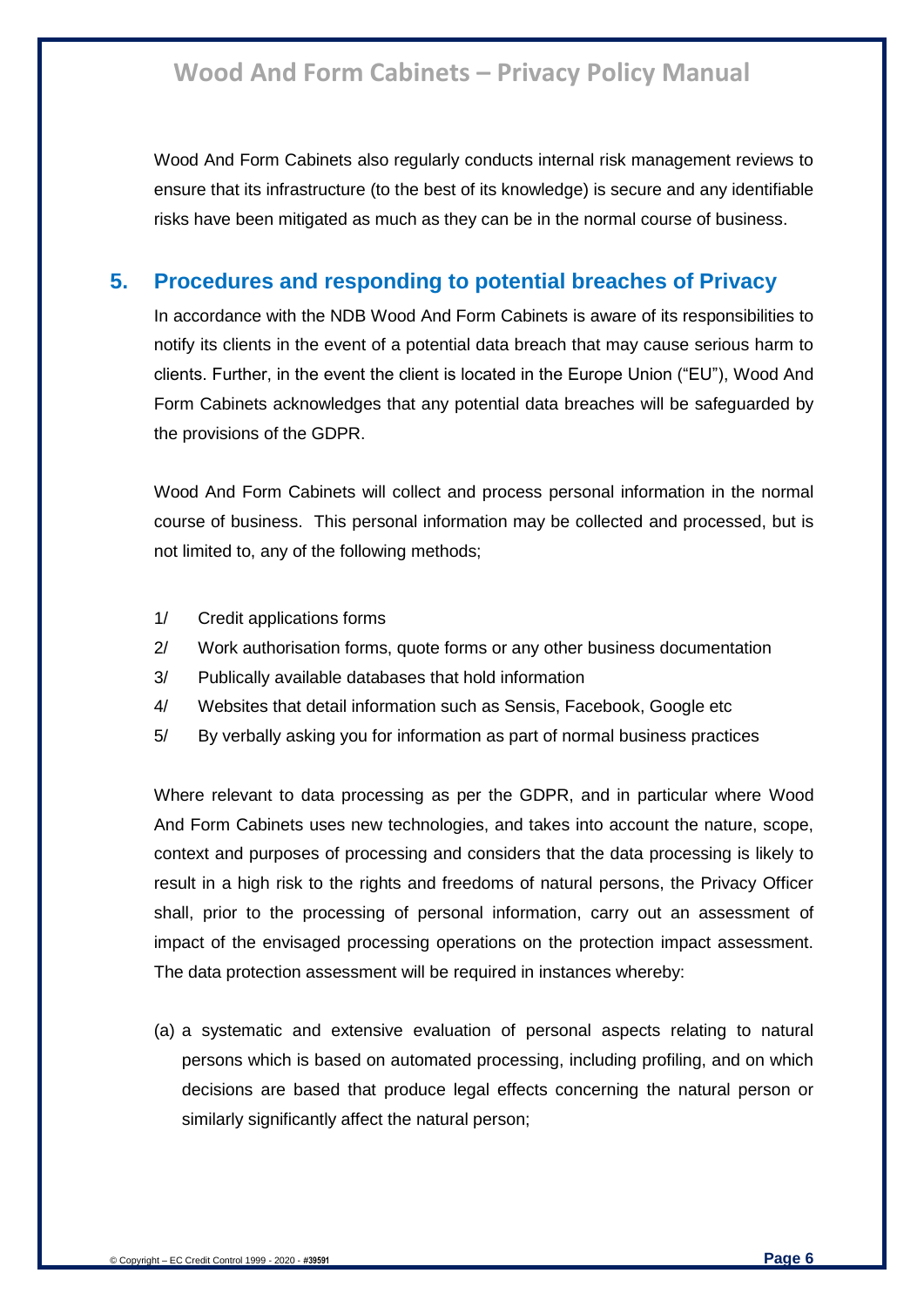- (b) processing on a large scale of special categories of data referred to in [Article 9\(](https://gdpr-info.eu/art-9-gdpr/)1) of the GDPR, or of personal data relating to criminal convictions and offences referred to in [Article 10](https://gdpr-info.eu/art-10-gdpr/) of the GDPR; or
- (c) a systematic monitoring of a publicly accessible area on a large scale.

The assessment shall be carried out in accordance with Article 35 (7) of the GDPR and carry out reviews of such data protection impact assessments when there is any change of the risk associated with the processing of personal information.

As a client of Wood And Form Cabinets and agreeing to Wood And Form Cabinets' Terms and Conditions of Trade, which comprises of Wood And Form Cabinets' privacy statement you hereby agree and consent to the provisions of this Privacy Policy Manual, including but not limited to the collection, processing, use and disclosure of your personal information. In the event that you do not wish to agree or consent to any of the above use, processing collection and disclosure, then Wood And Form Cabinets warrants that any request by you to withdraw your consent or agreement shall be deemed as confirmation by you to cease any and/or all collection use, processing and disclosure of your personal information. You may make a request to withdraw your consent at anytime by telephone and/or by email to the following contact details;

> **The Privacy Officer Azadeh Najafian Wood And Form Cabinets** 20/10 Vulcan Road Canning Vale WA 6155 azadeh@woodnform.com.au (08) 6107 5665

Wood And Form Cabinets will ensure that any Information that is to be obtained from you is done so using Wood And Form Cabinets' prescribed forms which;

Authorise Wood And Form Cabinets:

- 1/ To collect personal information; and
- 2/ Inform the individual what personal information is being collected; and
- 3/ Inform the individual why (the purpose) the personal information is being collected; and
- 4/ Inform the individual why & when personal information will be disclosed to  $3<sup>rd</sup>$ parties.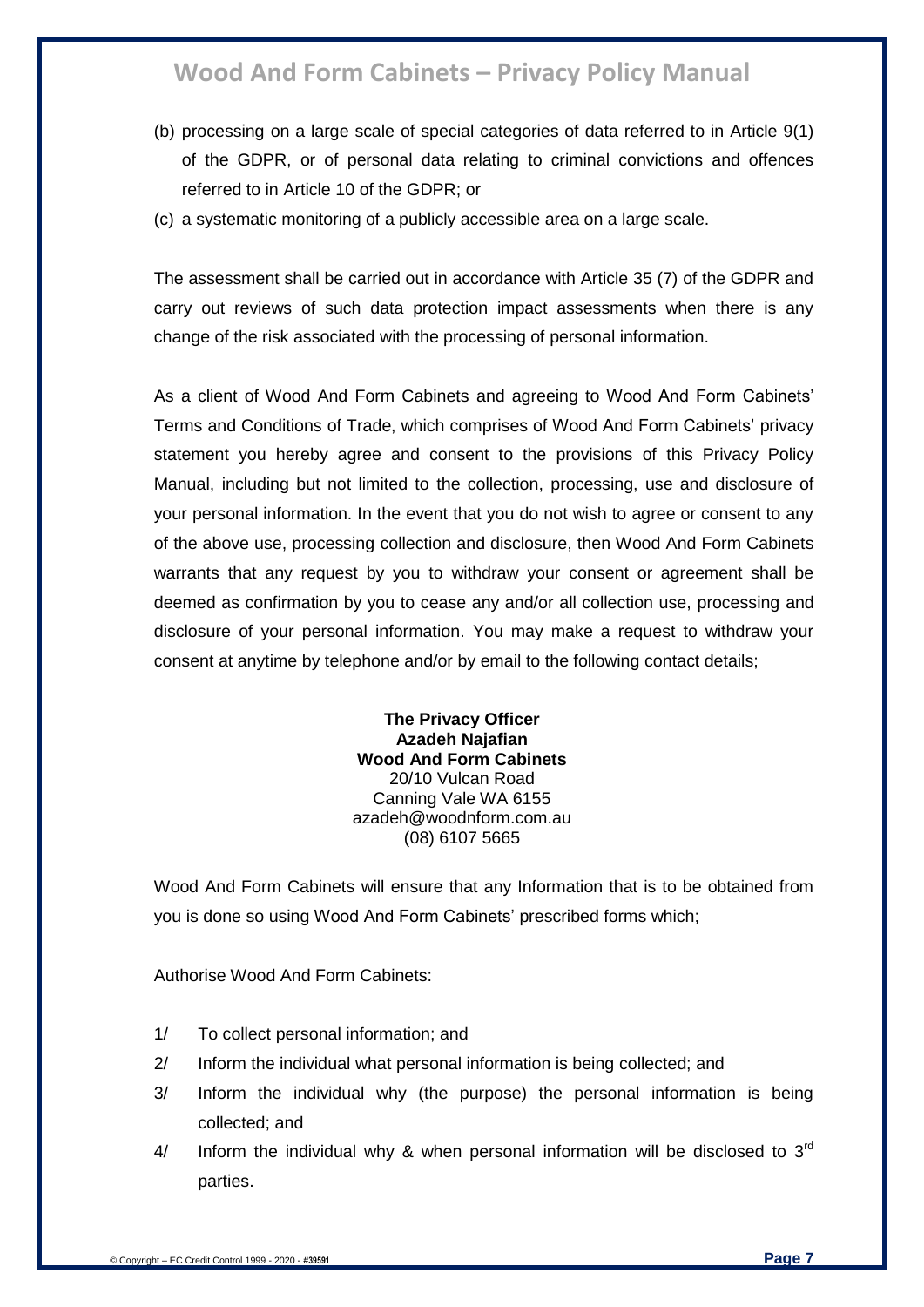It is the responsibility of Wood And Form Cabinets to ensure that any personal information obtained is as accurate and up to date as possible and information is only collected by lawful means in accordance with the Act and relevantly, in accordance with the GDPR.

### **6. Purposes For Which Information Is Collected, Held, Used And Disclosed**

#### **Disclosure to Third Parties**

Wood And Form Cabinets will not pass on your personal information to third parties without first obtaining your consent.

In accordance with the Act, and relevantly the GDPR, Personal Information can only be used by Wood And Form Cabinets for the following purposes:

- 1/ Access a credit reporter's database for the following purposes:
	- a) To assess your application for a credit account; or
	- b) To assess your ongoing credit facility; or
	- c) To notify a credit reporter of a default by you; or
	- d) To update your details listed on a credit reporter's database; or
- 2/ Check trade references noted on the prescribed form for the following purposes:
	- a) To assess your application for a credit account; or
	- b) To assess your ongoing credit facility; or
	- c) To notify a default.
- 3/ Market Wood And Form Cabinets' products and services.
- 4/ Any other day to day business purposes such as complying with ATO requirements, managing accounting returns or legal matters.

**Relationship with Credit Reporter -** In the event that notification of a default has been reported to a Credit Reporter and your credit file has been updated (including any changes to the balance outstanding or contact details), then the Credit Reporter shall be notified as soon as practical of any such changes.

Wood And Form Cabinets will only gather information for its particular purpose (primary purpose). In accordance with the Act, and relevantly the GDPR Wood And Form Cabinets will not disclose this information for any other purpose unless this has been agreed to by both parties.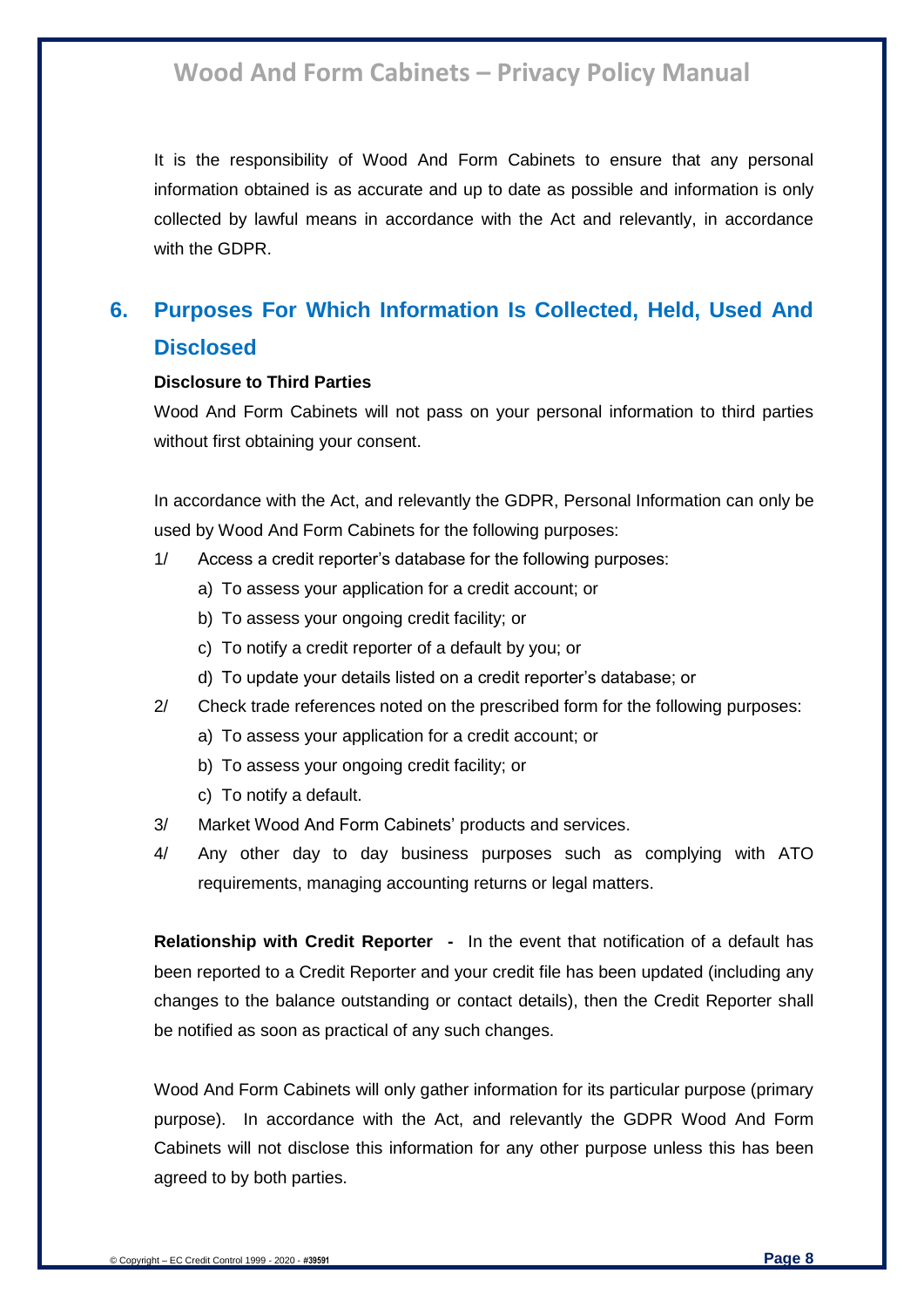### **7. How An Individual May Access Personal Information Held, And How They May Seek Correction Of Such Information**

You shall have the right to request from Wood And Form Cabinets a copy of all the information about you that is retained by Wood And Form Cabinets. You also have the right to request (by telephone and/or by email) that Wood And Form Cabinets correct any information that is incorrect, outdated or inaccurate.

Any requests to receive your personal information or to correct personal information should be directed to the following contact details;

> **The Privacy Officer Azadeh Najafian Wood And Form Cabinets** 20/10 Vulcan Road Canning Vale WA 6155 azadeh@woodnform.com.au (08) 6107 5665

Wood And Form Cabinets will destroy personal information upon your request (by telephone and/or by email) or when the personal information is no longer required. The exception to this is if the personal information is required in order to fulfil the purpose of Wood And Form Cabinets or is required to be maintained and/or stored in accordance with the law.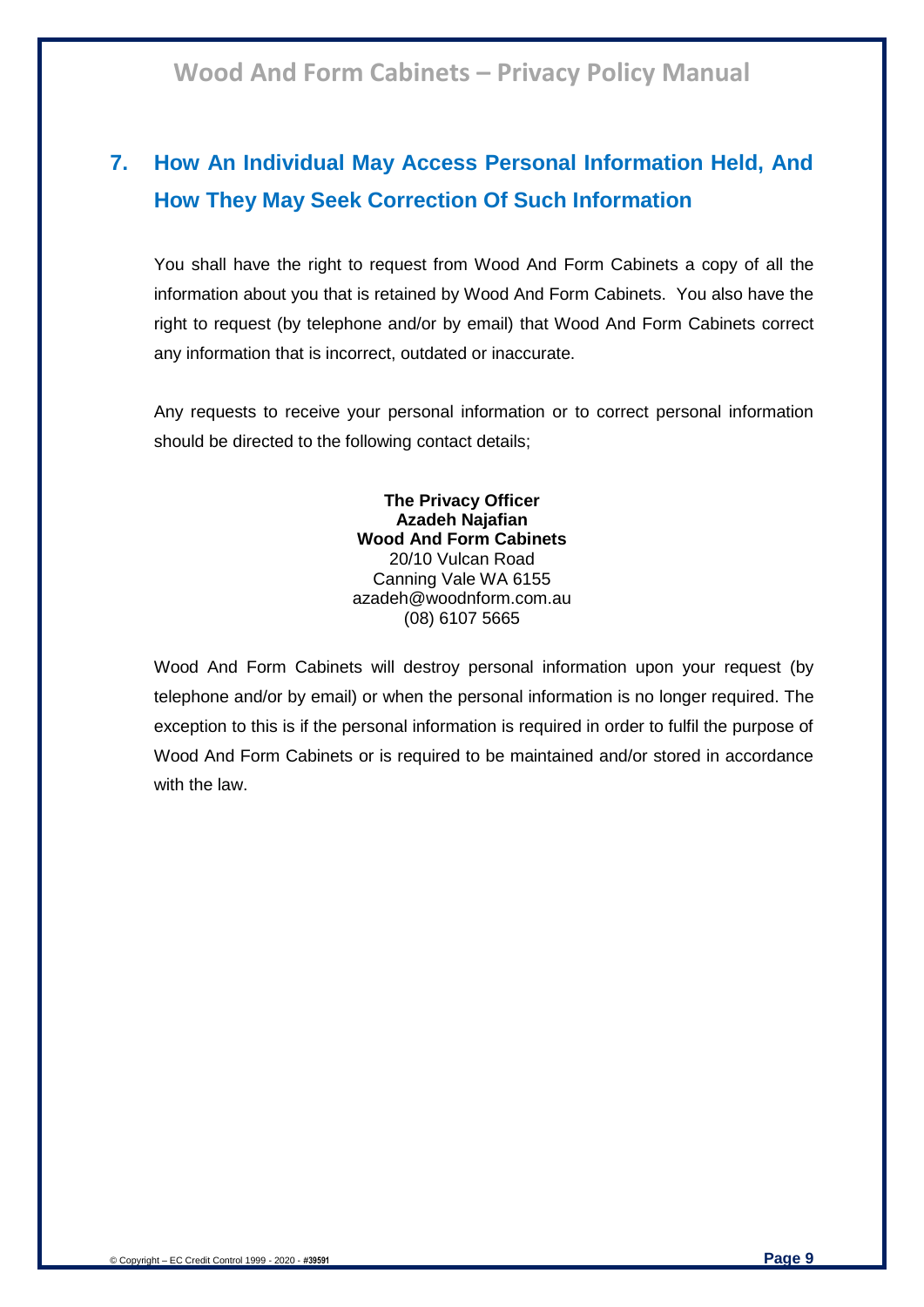### **8. How An Individual May Complain About A Breach Of The APP, And How The Complaint Will Be Dealt With**

You can make a complaint to Wood And Form Cabinets' internal dispute resolution team ('IDR') regarding an interference with and/or misuse of your personal information by contacting Wood And Form Cabinets via telephone or email.

Any complaints should be directed to the following contact details in the first instance;

**The Privacy Officer Azadeh Najafian Wood And Form Cabinets** 20/10 Vulcan Road Canning Vale WA 6155 azadeh@woodnform.com.au (08) 6107 5665

In your communication you should detail to Wood And Form Cabinets the nature of your complaint and how you would like Wood And Form Cabinets to rectify your complaint.

We will respond to that complaint within 7 days of receipt and will take all reasonable steps to make a decision as to the complaint within 30 days of receipt of the complaint.

We will disclose information in relation to the complaint to any relevant credit provider and or CRB that holds the personal information the subject of the complaint.

In the event that you are not satisfied with the resolution provided, then you can make a complaint to the Information Commissioner on the OAIC website at [www.oaic.gov.au](http://www.oaic.gov.au/)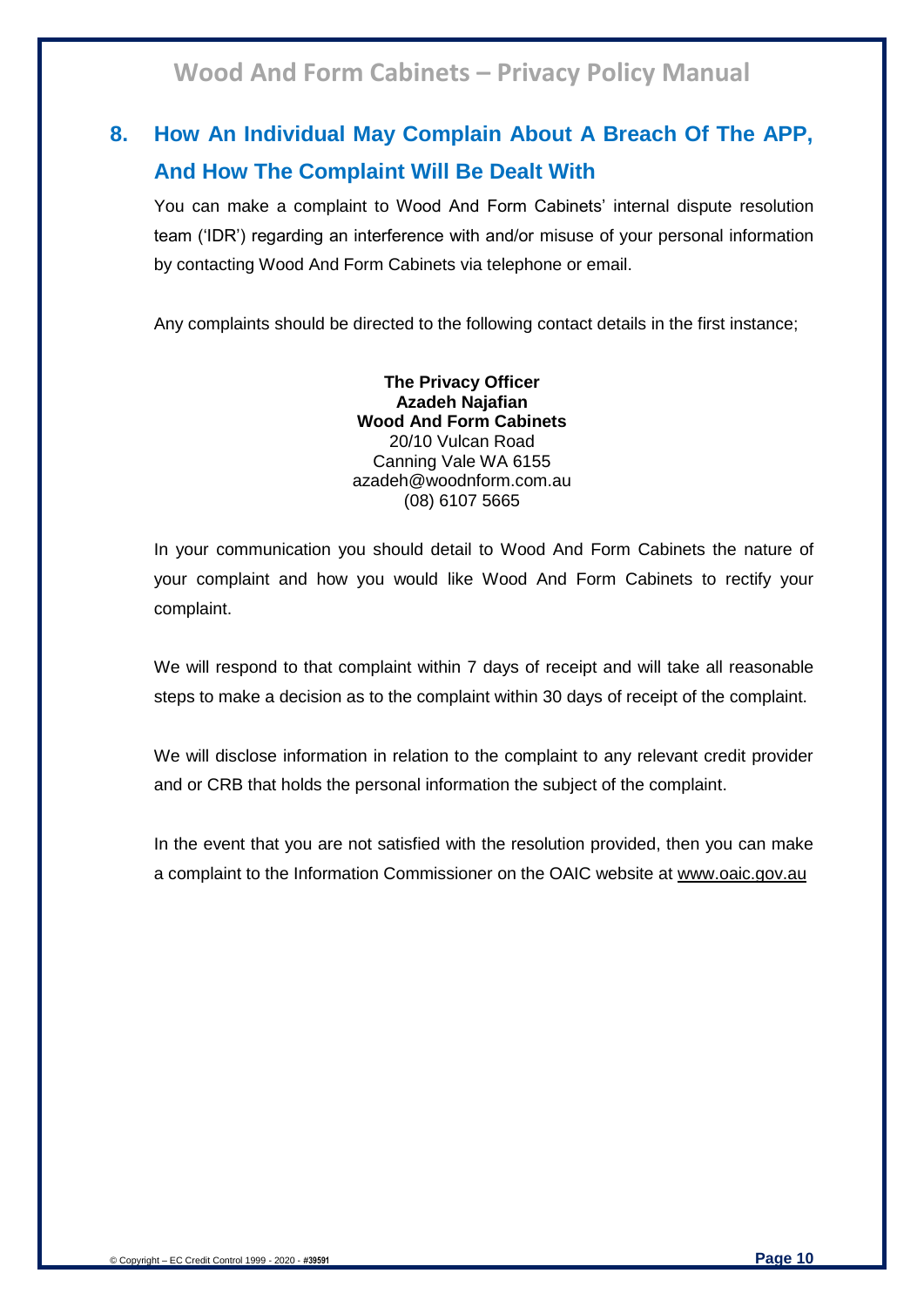### **9. Will Personal Information Be Disclosed To Overseas Recipients**

Wood And Form Cabinets does not disclose information about the client to third party overseas recipients unless the client has provided its consent. Wood And Form Cabinets will notify you if circumstances change regarding overseas disclosure and will comply with the Act and the GDPR in all respects.

Unless otherwise agreed, Wood And Form Cabinets agrees not to disclose any personal information about the client for the purpose of direct marketing. You have the right to request (by telephone and/or by email) that Wood And Form Cabinets does not disclose any personal information about you for the purpose of direct marketing.

### **10. Availability Of This Privacy Policy Manual**

This Privacy Policy manual is available to all clients of Wood And Form Cabinets. It will be made available (where applicable) on Wood And Form Cabinets' website.

This manual will also be available upon request at Wood And Form Cabinets' business premises and is available to be sent to you if required.

If you require a copy of this Privacy Policy please make a request utilising the following contact information in the first instance:

> **The Privacy Officer Azadeh Najafian Wood And Form Cabinets** 20/10 Vulcan Road Canning Vale WA 6155 azadeh@woodnform.com.au (08) 6107 5665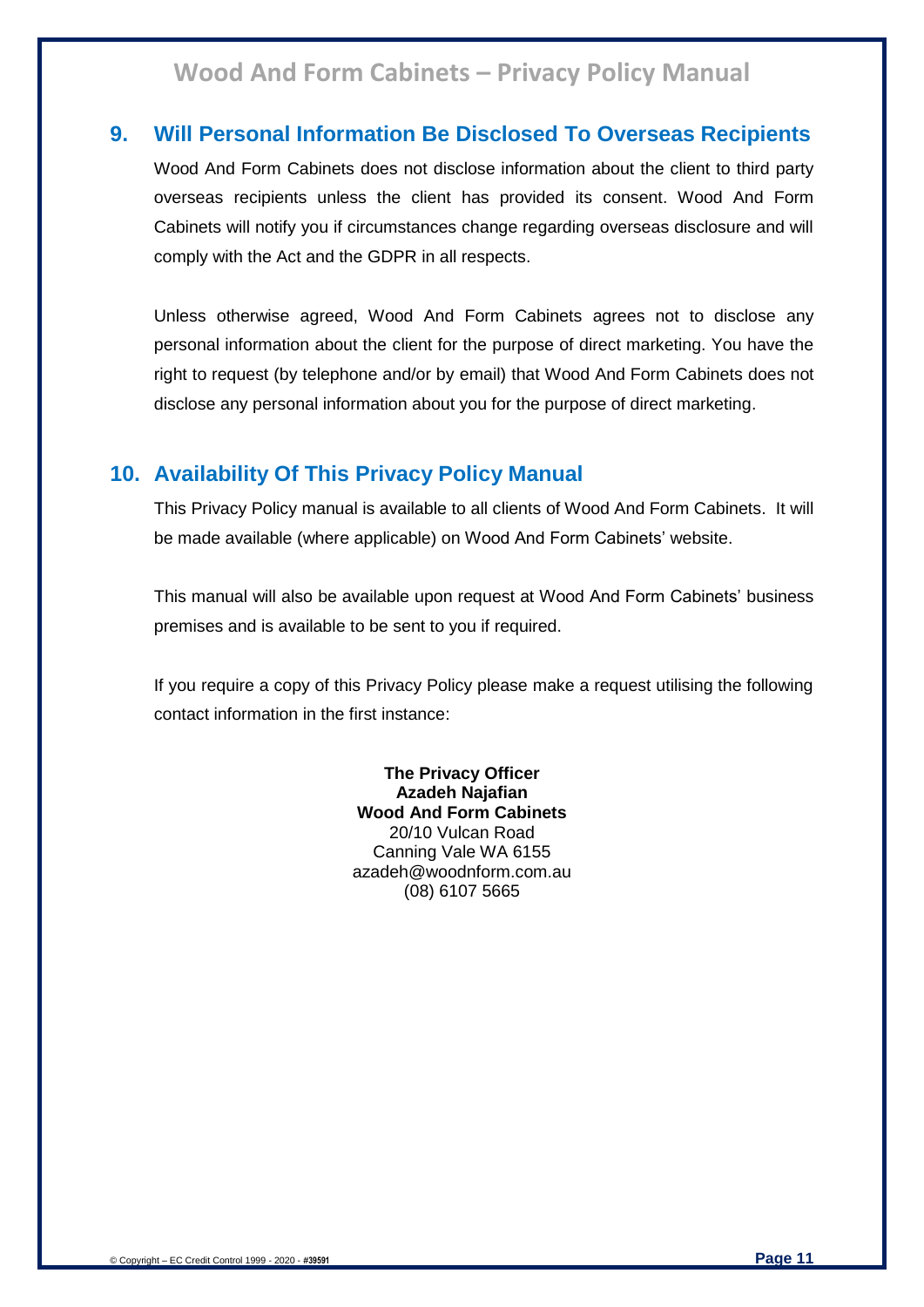### **11. Privacy Officer (Responsibilities)**

Wood And Form Cabinets has appointed an internal Privacy Officer to manage its privacy matters. The name of this officer is available by making contact with Wood And Form Cabinets. The privacy officers duties include (but are not limited to) the following:

The Privacy Officer needs to be familiar with the APP's. Educational material is available from the office of the Privacy Commissioner which explains what Wood And Form Cabinets needs to know in order to comply with the Privacy Act.

If a person complains to the Privacy Commissioner that Wood And Form Cabinets has breached their privacy, the Information Commissioner may contact the Privacy Officer to discuss the complaint, and to see whether there is any means of settling the matter. The Privacy Officer shall provide whatever assistance is necessary. The Privacy Officer may be asked to provide background information or identify the staff members who can do so.

#### **Complaints**

In the event that a complaint about privacy issues is received the Privacy Officer will:

- 1/ Take ownership of the complaint and ensure that it is dealt with in a timely manner.
- 2/ Acknowledge receipt of the complaint within 24 hours and advise the complainant of their rights.
- 3/ Fully investigate the complaint.
- 4/ Respond, with findings, to the complainant within 30 days of receipt.
- 5/ Keep a record of all complaints received for ongoing review of policies and procedures.

In the event that a complaint about privacy issues is received via a credit reporter the Privacy Officer will:

- 1/ Take ownership of the complaint and ensure that it is dealt with in a timely manner.
- 2/ Acknowledge receipt of the complaint to the credit reporter within 24 hours.
- 3/ Fully investigate the complaint.
- 4/ Respond, with findings, to the credit reporter within 7 days of receipt.
- 5/ Keep a record of all complaints received for ongoing review of policies and procedures.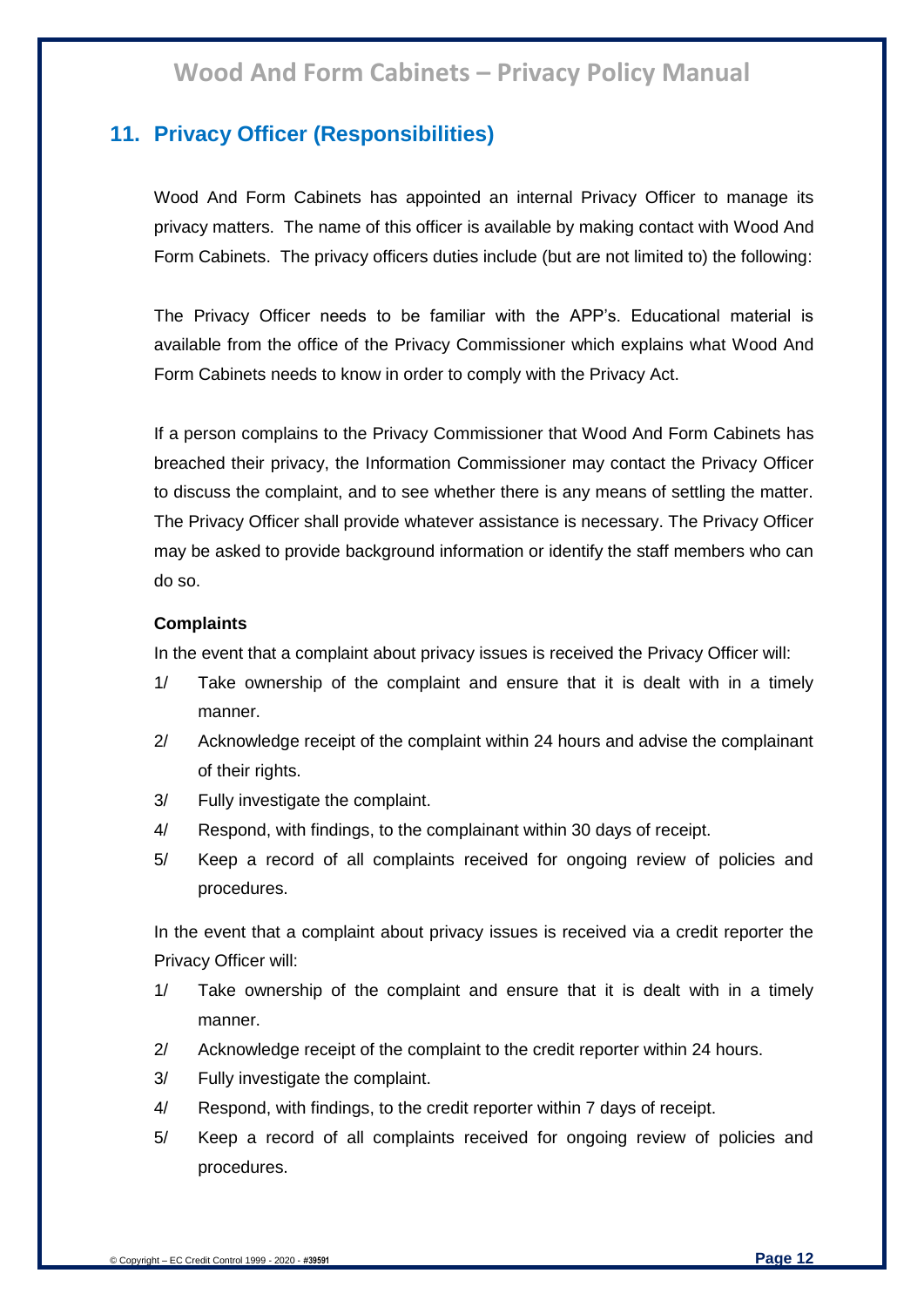### **APPENDIX A - INFORMATION PRIVACY PRINCIPLES**

### **Part 1 – Consideration Of Personal Information Privacy**

### **Australian Privacy Principle 1 – open and transparent management of personal information**

1.1 The object of this principle is to ensure that APP entities manage personal information in an open and transparent way.

#### *Compliance with the Australian Privacy Principles etc.*

- 1.2 An APP entity must take such steps as are reasonable in the circumstances to implement practices, procedures and systems relating to the entity's functions or activities that:
	- (a) will ensure that the entity complies with the Australian Privacy Principles and a registered APP code (if any) that binds the entity; and
	- (b) will enable the entity to deal with inquiries or complaints from individuals about the entity's compliance with the Australian Privacy Principles or such a code.

#### *APP Privacy policy*

- 1.3 An APP entity must have a clearly expressed and up to date policy (the *APP privacy policy*) about the management of personal information by the entity.
- 1.4 Without limiting sub-clause 1.3, the APP privacy policy of the APP entity must contain the following information:
	- (a) the kinds of personal information that the entity collects and holds;
	- (b) how the entity collects and holds personal information;
	- (c) the purposes for which the entity collects, holds, uses and discloses personal information;
	- (d) how an individual may access personal information about the individual that is held by the entity and seek the correction of such information;
	- (e) how an individual may complain about a breach of the Australian Privacy Principles, or a registered APP code (if any) that binds the entity, and how the entity will deal with such a complaint;
	- (f) whether the entity is likely to disclose personal information to overseas recipients;
	- (g) if the entity is likely to disclose personal information to overseas recipients—the countries in which such recipients are likely to be located if it is practicable to specify those countries in the policy.

#### *Availability of APP privacy policy etc.*

- 1.5 An APP entity must take such steps as are reasonable in the circumstances to make its APP privacy policy available:
	- (a) free of charge; and
	- (b) in such form as is appropriate.

**Note:** An APP entity will usually make its APP privacy policy available on the entity's website.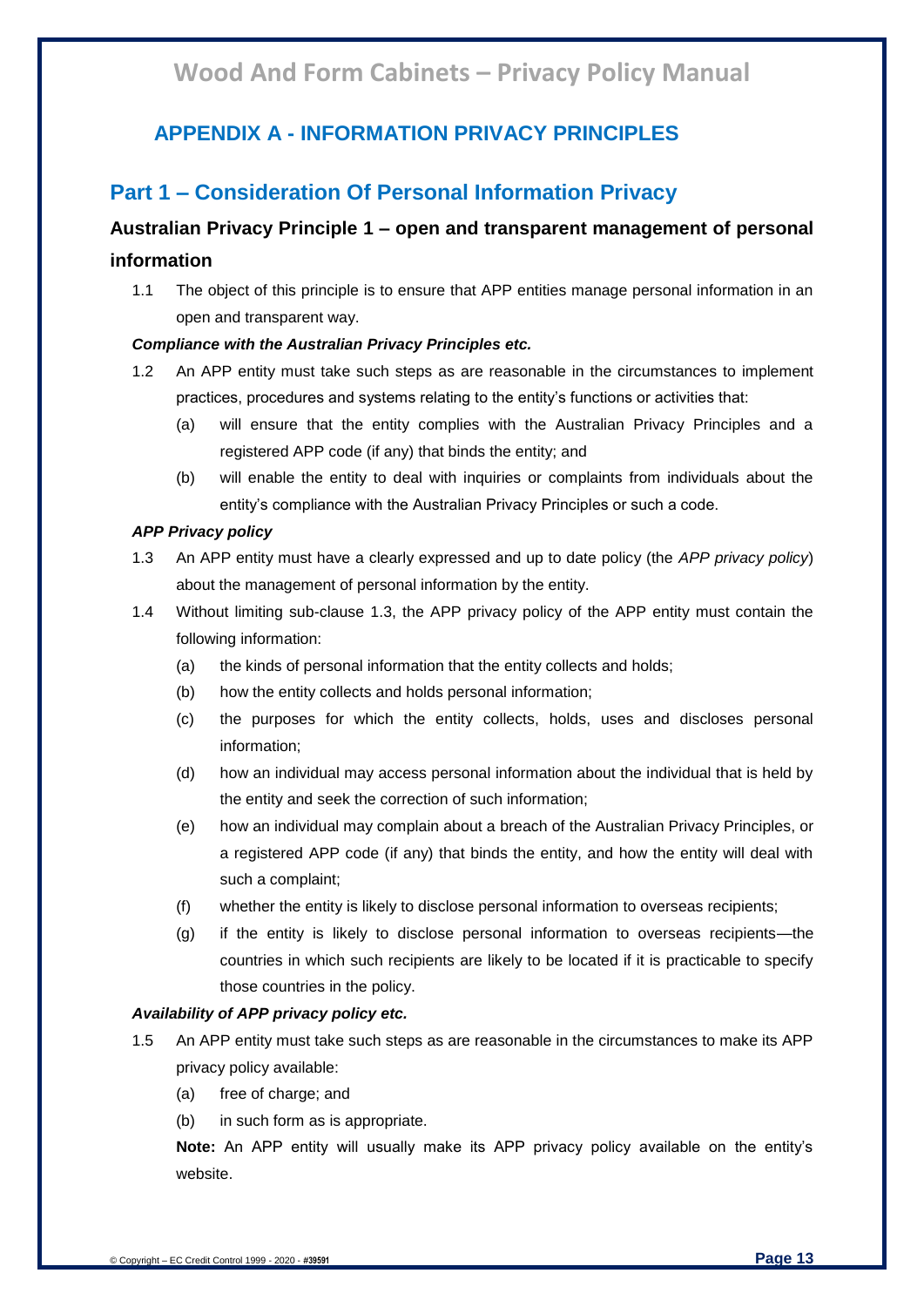1.6 If a person or body requests a copy of the APP privacy policy of an APP entity in a particular form, the entity must take such steps as are reasonable in the circumstances to give the person or body a copy in that form.

#### **Australian Privacy Principle 2 – anonymity and pseudonymity**

- 2.1 Individuals must have the option of not identifying themselves, or of using a pseudonym, when dealing with an APP entity in relation to a particular matter.
- 2.2 Sub-clause 2.1 does not apply if, in relation to that matter:
	- (a) the APP entity is required or authorised by or under an Australian law, or a court/ tribunal order, to deal with individuals who have identified themselves; or
	- (b) it is impracticable for the APP entity to deal with individuals who have not identified themselves or who have used a pseudonym.

### **Part 2 – Collection Of Personal Information**

#### **Australian Privacy Principle 3 – collection of solicited personal information**

#### *Personal information other than sensitive information*

- 3.1 If an APP entity is an agency, the entity must not collect personal information (other than sensitive information) unless the information is reasonably necessary for, or directly related to, one or more of the entity's functions or activities.
- 3.2 If an APP entity is an organisation, the entity must not collect personal information (other than sensitive information) unless the information is reasonably necessary for one or more of the entity's functions or activities.

#### *Sensitive information*

- 3.3 An APP entity must not collect sensitive information about an individual unless:
	- (a) the individual consents to the collection of the information and:
		- (i) if the entity is an agency—the information is reasonably necessary for, or directly related to, one or more of the entity's functions or activities; or
		- (ii) if the entity is an organisation—the information is reasonably necessary for one or more of the entity's functions or activities; or
	- (b) sub-clause 3.4 applies in relation to the information.
- 3.4 This sub-clause applies in relation to sensitive information about an individual if:
	- (a) the collection of the information is required or authorised by or under an Australian law or a court/tribunal order; or
	- (b) a permitted general situation exists in relation to the collection of the information by the APP entity; or
	- (c) the APP entity is an organisation and a permitted health situation exists in relation to the collection of the information by the entity; or
	- (d) the APP entity is an enforcement body and the entity reasonably believes that: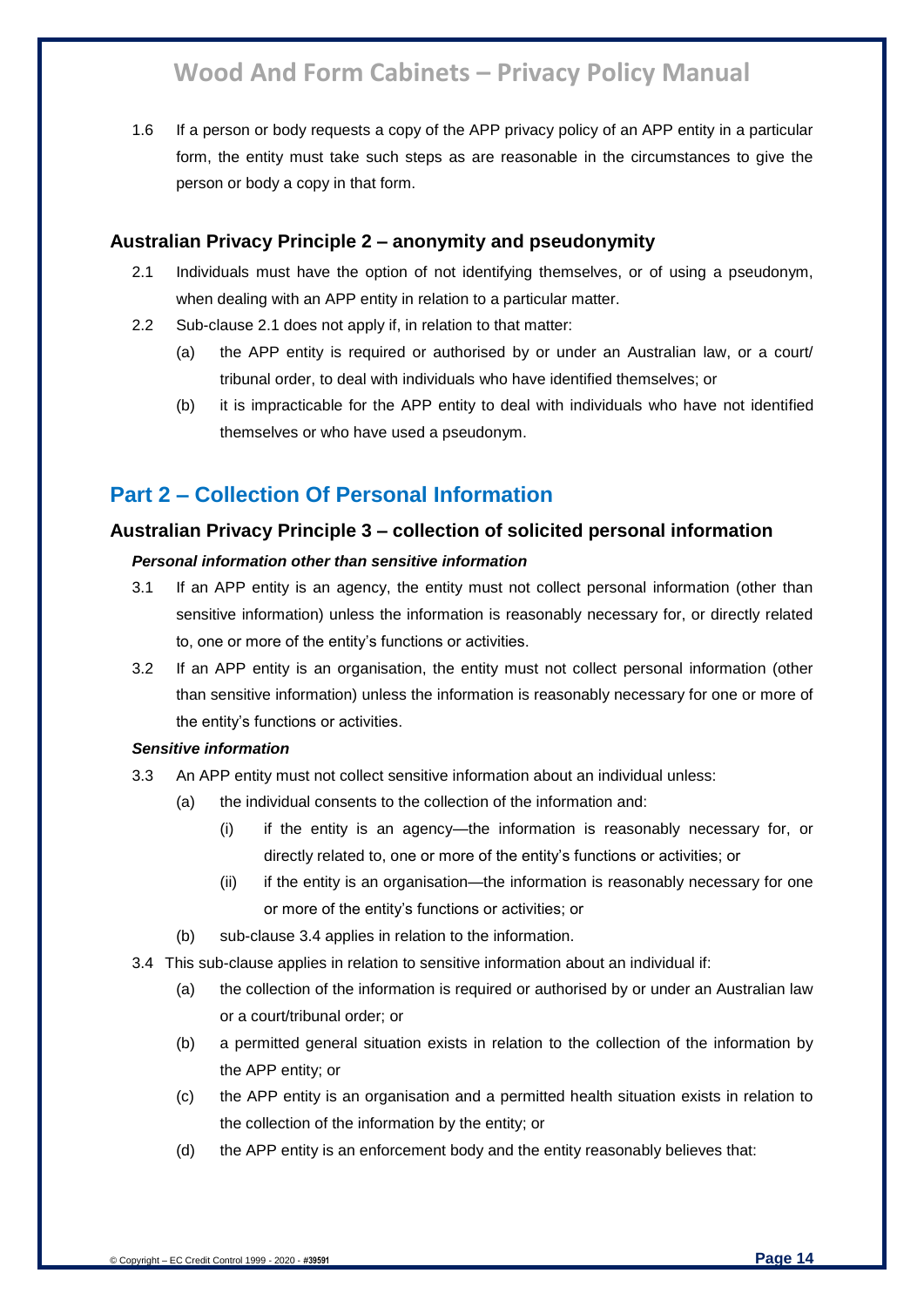- (i) if the entity is the Immigration Department—the collection of the information is reasonably necessary for, or directly related to, one or more enforcement related activities conducted by, or on behalf of, the entity; or
- (ii) otherwise—the collection of the information is reasonably necessary for, or directly related to, one or more of the entity's functions or activities; or
- (e) the APP entity is a non-profit organisation and both of the following apply:
	- (i) the information relates to the activities of the organisation;
	- (ii) the information relates solely to the members of the organisation, or to individuals who have regular contact with the organisation in connection with its activities. Note: For *permitted general situation*, see section 16A. For *permitted health situation*, see section 16B.

#### *Means of collection*

- 3.5 An APP entity must collect personal information only by lawful and fair means.
- 3.6 An APP entity must collect personal information about an individual only from the individual unless:
	- (a) if the entity is an agency:
		- (i) the individual consents to the collection of the information from someone other than the individual; or
		- (ii) the entity is required or authorised by or under an Australian law, or a court/tribunal order, to collect the information from someone other than the individual; or
	- (b) it is unreasonable or impracticable to do so.

#### *Solicited personal information*

3.7 This principle applies to the collection of personal information that is solicited by an APP entity.

#### **Australian Privacy Principle 4 – dealing with unsolicited personal information**

- 4.1 If:
	- (a) an APP entity receives personal information; and
	- (b) the entity did not solicit the information;

the entity must, within a reasonable period after receiving the information, determine whether or not the entity could have collected the information under Australian Privacy Principle 3 if the entity had solicited the information.

- 4.2 The APP entity may use or disclose the personal information for the purposes of making the determination under sub-clause 4.1.
- 4.3 If:
	- (a) the APP entity determines that the entity could not have collected the personal information; and
	- (b) the information is not contained in a Commonwealth record;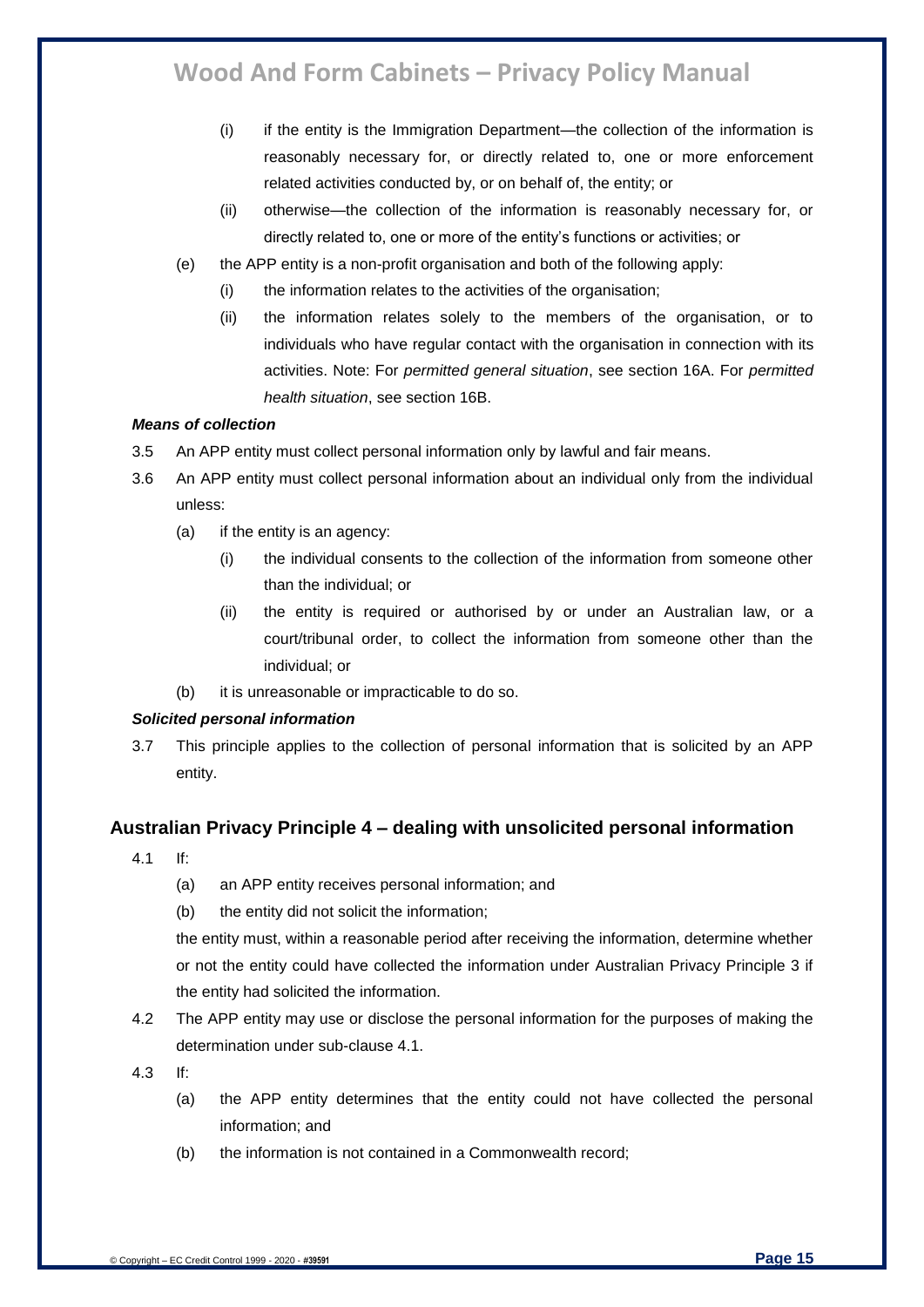the entity must, as soon as practicable but only if it is lawful and reasonable to do so, destroy the information or ensure that the information is de-identified.

4.4 If sub-clause 4.3 does not apply in relation to the personal information, Australian Privacy Principles 5 to 13 apply in relation to the information as if the entity had collected the information under Australian Privacy Principle 3.

### **Australian Privacy Principle 5 – notification of the collection of personal information**

- 5.1 At or before the time or, if that is not practicable, as soon as practicable after, an APP entity collects personal information about an individual, the entity must take such steps (if any) as are reasonable in the circumstances:
	- (a) to notify the individual of such matters referred to in sub-clause 5.2 as are reasonable in the circumstances; or
	- (b) to otherwise ensure that the individual is aware of any such matters.
- 5.2 The matters for the purposes of sub-clause 5.1 are as follows:
	- (a) the identity and contact details of the APP entity;
	- (b) if:
		- (i) the APP entity collects the personal information from someone other than the individual; or
		- (ii) the individual may not be aware that the APP entity has collected the personal information;

the fact that the entity so collects, or has collected, the information and the circumstances of that collection;

- (c) if the collection of the personal information is required or authorised by or under an Australian law or a court/tribunal order— the fact that the collection is so required or authorised (including the name of the Australian law, or details of the court/ tribunal order, that requires or authorises the collection);
- (d) the purposes for which the APP entity collects the personal information;
- (e) the main consequences (if any) for the individual if all or some of the personal information is not collected by the APP entity;
- (f) any other APP entity, body or person, or the types of any other APP entities, bodies or persons, to which the APP entity usually discloses personal information of the kind collected by the entity;
- (g) that the APP privacy policy of the APP entity contains information about how the individual may access the personal information about the individual that is held by the entity and seek the correction of such information;
- (h) that the APP privacy policy of the APP entity contains information about how the individual may complain about a breach of the Australian Privacy Principles, or a registered APP code (if any) that binds the entity, and how the entity will deal with such a complaint;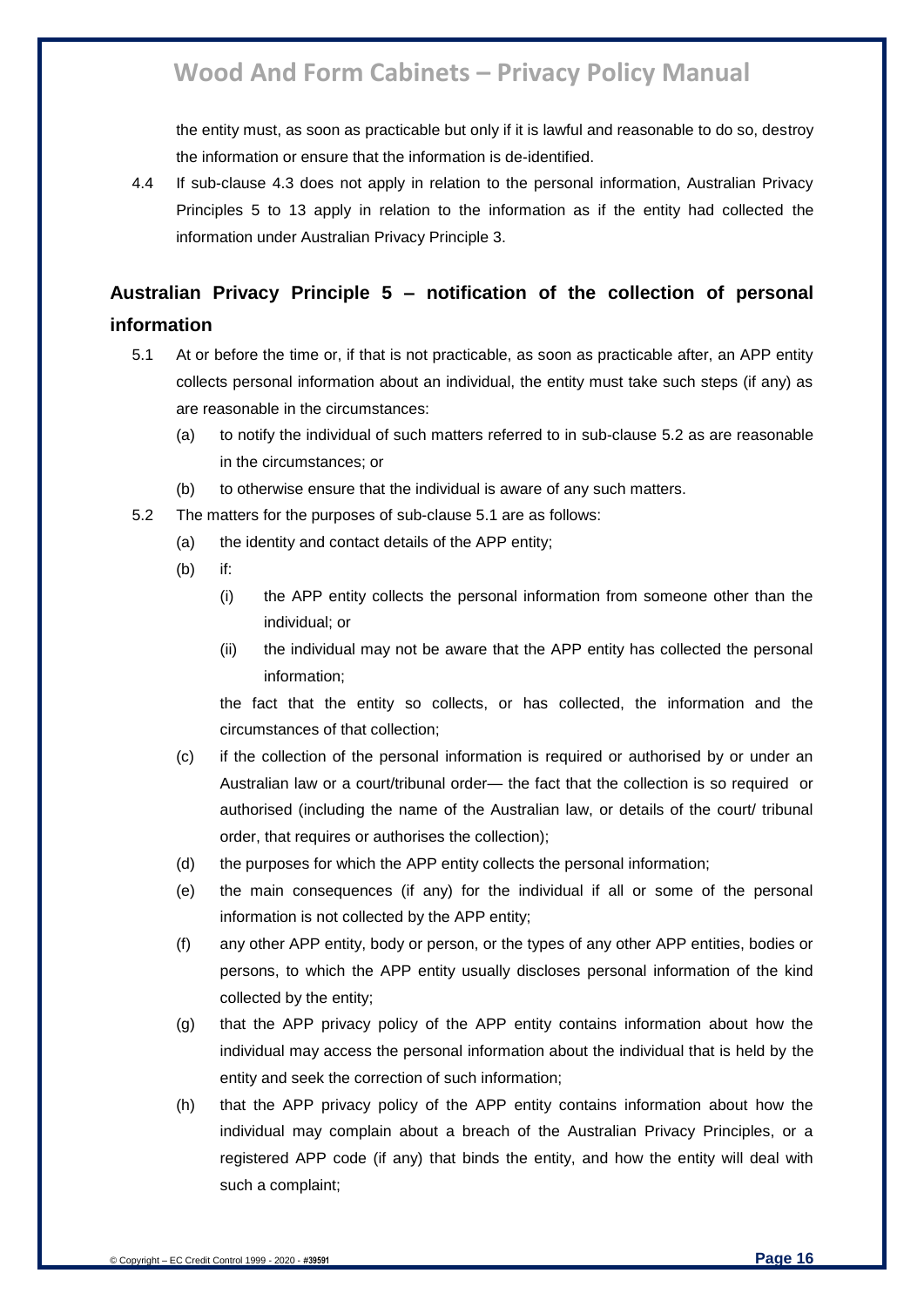- (i) whether the APP entity is likely to disclose the personal information to overseas recipients;
- (i) if the APP entity is likely to disclose the personal information to overseas recipients the countries in which such recipients are likely to be located if it is practicable to specify those countries in the notification or to otherwise make the individual aware of them.

#### **Part 3 – Dealing With Personal Information**

#### **Australian Privacy Principle 6 – use or disclosure of personal information**

#### **Use or disclosure**

- 6.1 If an APP entity holds personal information about an individual that was collected for a particular purpose (the primary purpose), the entity must not use or disclose the information for another purpose (the secondary purpose) unless:
	- (a) the individual has consented to the use or disclosure of the information; or
	- (b) sub-clause 6.2 or 6.3 applies in relation to the use or disclosure of the information.

**Note:** Australian Privacy Principle 8 sets out requirements for the disclosure of personal information to a person who is not in Australia or an external Territory.

- 6.2 This sub-clause applies in relation to the use or disclosure of personal information about an individual if:
	- (a) the individual would reasonably expect the APP entity to use or disclose the information for the secondary purpose and the secondary purpose is:
		- (i) if the information is sensitive information—directly related to the primary purpose; or
		- (ii) if the information is not sensitive information—related to the primary purpose; or
	- (b) the use or disclosure of the information is required or authorised by or under an Australian law or a court/tribunal order; or
	- (c) a permitted general situation exists in relation to the use or disclosure of the information by the APP entity; or
	- (d) the APP entity is an organisation and a permitted health situation exists in relation to the use or disclosure of the information by the entity; or
	- (e) the APP entity reasonably believes that the use or disclosure of the information is reasonably necessary for one or more enforcement related activities conducted by, or on behalf of, an enforcement body.

**Note:** For *permitted general situation*, see section 16A. For *permitted health situation*, see section 16B.

- 6.3 This sub-clause applies in relation to the disclosure of personal information about an individual by an APP entity that is an agency if:
	- (a) the agency is not an enforcement body; and
	- (b) the information is biometric information or biometric templates; and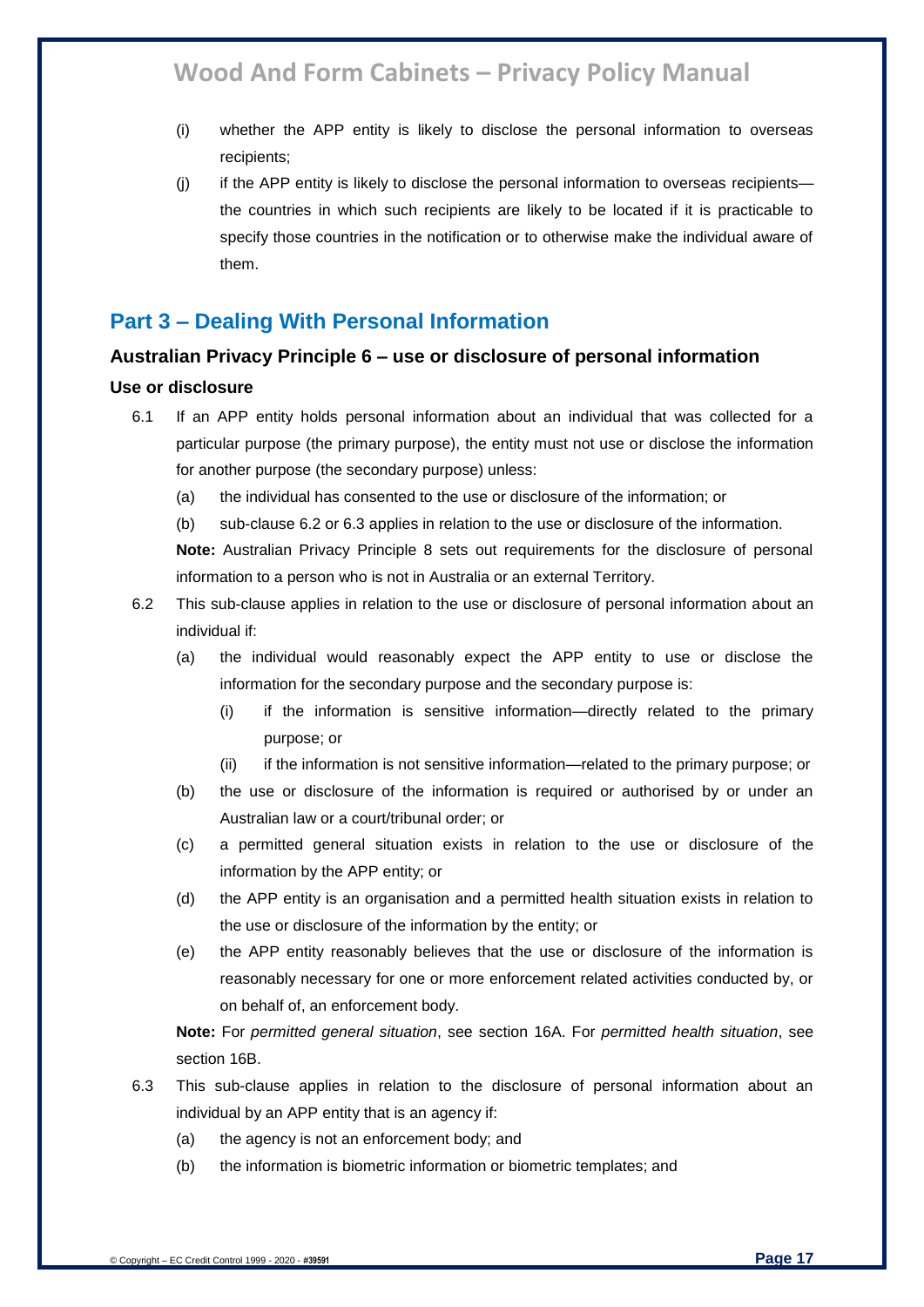- (c) the recipient of the information is an enforcement body; and
- (d) the disclosure is conducted in accordance with the guidelines made by the Commissioner for the purposes of this paragraph.

#### 6.4 If:

- (a) the APP entity is an organisation; and
- (b) subsection 16B(2) applied in relation to the collection of the personal information by the entity;

the entity must take such steps as are reasonable in the circumstances to ensure that the information is de-identified before the entity discloses it in accordance with sub-clause 6.1 or 6.2.

#### *Written note of use or disclosure*

6.5 If an APP entity uses or discloses personal information in accordance with paragraph 6.2(e), the entity must make a written note of the use or disclosure.

#### *Related bodies corporate*

6.6 If:

- (a) an APP entity is a body corporate; and
- (b) the entity collects personal information from a related body corporate;

this principle applies as if the entity's primary purpose for the collection of the information were the primary purpose for which the related body corporate collected the information.

#### *Exceptions*

- 6.7 This principle does not apply to the use or disclosure by an organisation of:
	- (a) personal information for the purpose of direct marketing; or
	- (b) government related identifiers.

#### **Australian Privacy Principle 7 – direct marketing**

#### *Direct marketing*

7.1 If an organisation holds personal information about an individual, the organisation must not use or disclose the information for the purpose of direct marketing.

**Note:** An act or practice of an agency may be treated as an act or practice of an organisation, see section 7A.

#### *Exceptions – personal information other than sensitive information*

- 7.2 Despite subclause 7.1, an organisation may use or disclose personal information (other than sensitive information) about an individual for the purpose of direct marketing if:
	- (a) the organisation collected the information from the individual; and
	- (b) the individual would reasonably expect the organisation to use or disclose the information for that purpose; and
	- (c) the organisation provides a simple means by which the individual may easily request not to receive direct marketing communications from the organisation; and
	- (d) the individual has not made such a request to the organisation.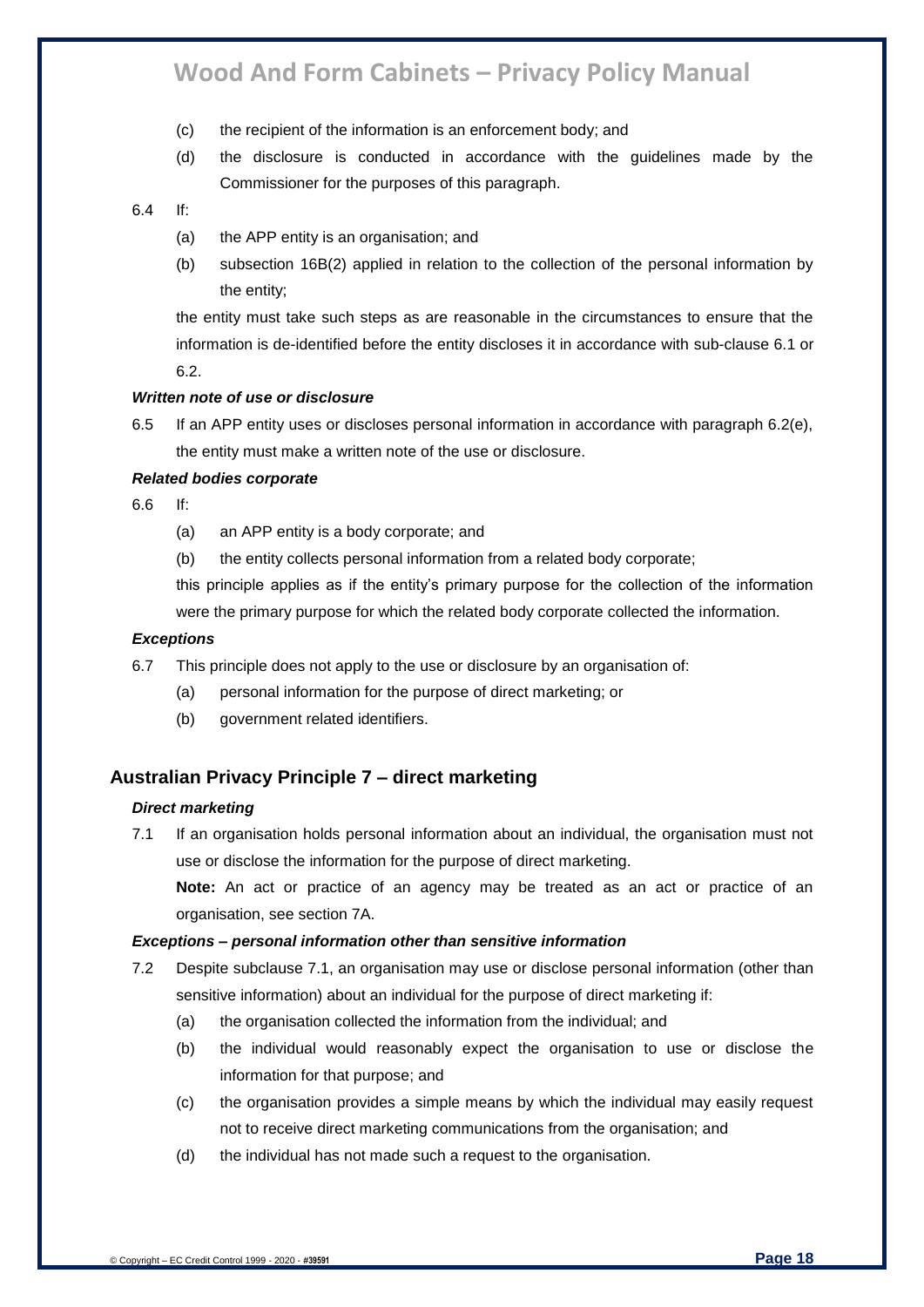- 7.3 Despite subclause 7.1, an organisation may use or disclose personal information (other than sensitive information) about an individual for the purpose of direct marketing if:
	- (a) the organisation collected the information from:
		- (i) the individual and the individual would not reasonably expect the organisation to use or disclose the information for that purpose; or
		- (ii) someone other than the individual; and
	- (b) either:
		- (i) the individual has consented to the use or disclosure of the information for that purpose; or
		- (ii) it is impracticable to obtain that consent; and
	- (c) the organisation provides a simple means by which the individual may easily request not to receive direct marketing communications from the organisation; and
	- (d) in each direct marketing communication with the individual:
		- (i) the organisation includes a prominent statement that the individual may make such a request; or
		- (ii) the organisation otherwise draws the individual's attention to the fact that the individual may make such a request; and
	- (e) the individual has not made such a request to the organisation.

#### *Exception – sensitive information*

7.4 Despite subclause 7.1, an organisation may use or disclose sensitive information about an individual for the purpose of direct marketing if the individual has consented to the use or disclosure of the information for that purpose.

#### *Exception – contracted service providers*

- 7.5 Despite subclause 7.1, an organisation may use or disclose personal information for the purpose of direct marketing if:
	- (a) the organisation is a contracted service provider for a Commonwealth contract; and
	- (b) the organisation collected the information for the purpose of meeting (directly or indirectly) an obligation under the contract; and
	- (c) the use or disclosure is necessary to meet (directly or indirectly) such an obligation.

#### *Individual may request not to receive direct marketing communications etc.*

- 7.6 If an organisation (the first organisation) uses or discloses personal information about an individual:
	- (a) for the purpose of direct marketing by the first organisation; or
	- (b) for the purpose of facilitating direct marketing by other organisations;
	- the individual may:
	- (c) if paragraph (a) applies—request not to receive direct marketing communications from the first organisation; and
	- (d) if paragraph (b) applies—request the organisation not to use or disclose the information for the purpose referred to in that paragraph; and
	- (e) request the first organisation to provide its source of the information.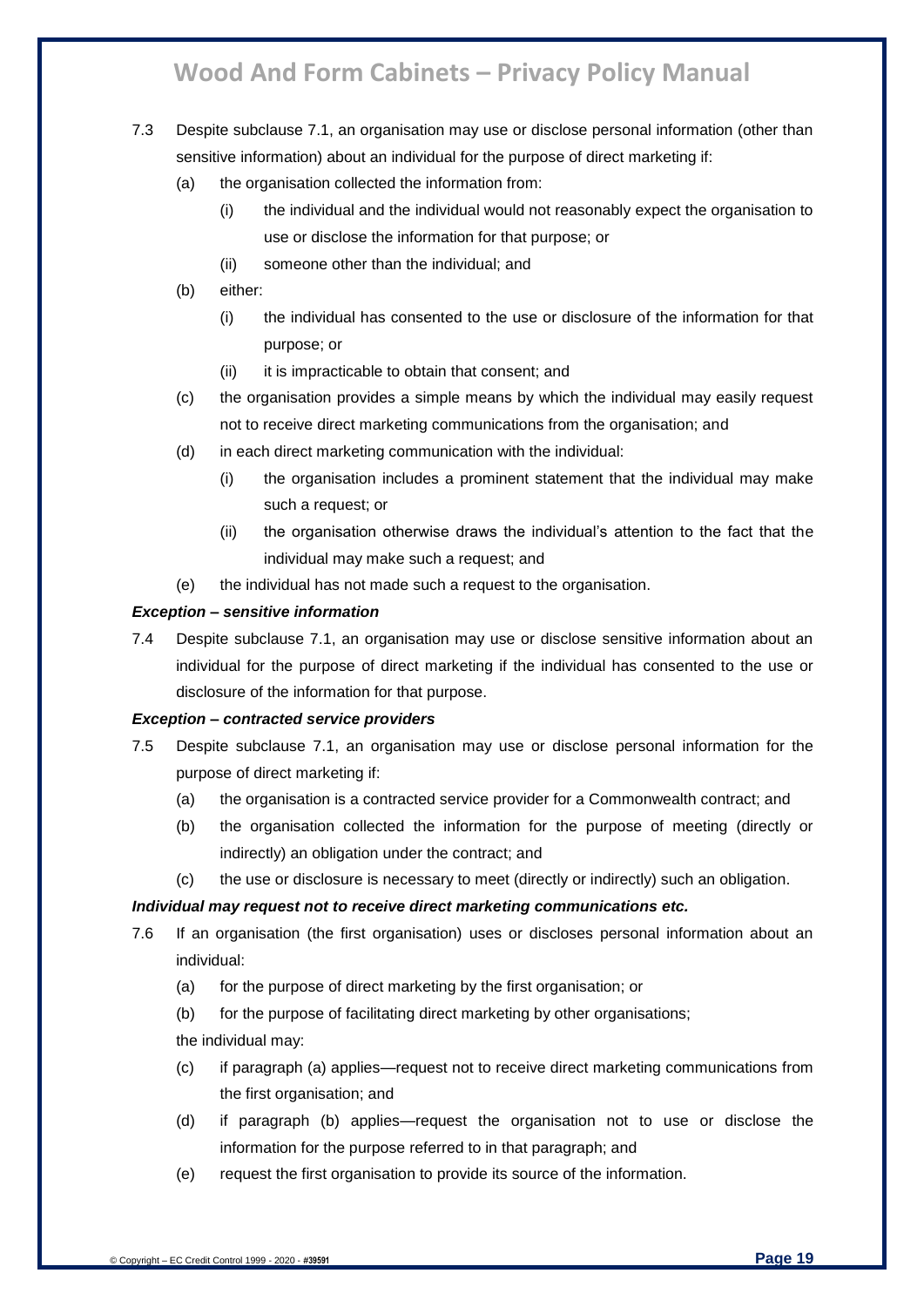- 7.7 If an individual makes a request under subclause 7.6, the first organisation must not charge the individual for the making of, or to give effect to, the request and:
	- (a) if the request is of a kind referred to in paragraph 7.6(c) or  $(d)$ —the first organisation must give effect to the request within a reasonable period after the request is made; and
	- (b) if the request is of a kind referred to in paragraph  $7.6(e)$ —the organisation must, within a reasonable period after the request is made, notify the individual of its source unless it is impracticable or unreasonable to do so.

#### *Interaction with other legislation*

7.8 This principle does not apply to the extent that any of the following apply:

- (a) the *Do Not Call Register Act 2006*;
- (b) the *Spam Act 2003*;

(c) any other Act of the Commonwealth, or a Norfolk Island enactment, prescribed by the regulations.

### **Australian Privacy Principle 8 – cross-border disclosure of personal information**

- 8.1 Before an APP entity discloses personal information about an individual to a person (the overseas recipient):
	- (a) who is not in Australia or an external Territory; and
	- (b) who is not the entity or the individual;

the entity must take such steps as are reasonable in the circumstances to ensure that the overseas recipient does not breach the Australian Privacy Principles (other than Australian Privacy Principle 1) in relation to the information.

**Note**: In certain circumstances, an act done, or a practice engaged in, by the overseas recipient is taken, under section 16C, to have been done, or engaged in, by the APP entity and to be a breach of the Australian Privacy Principles.

- 8.2 Sub-clause 8.1 does not apply to the disclosure of personal information about an individual by an APP entity to the overseas recipient if:
	- (a) the entity reasonably believes that:
		- (i) the recipient of the information is subject to a law, or binding scheme, that has the effect of protecting the information in a way that, overall, is at least substantially similar to the way in which the Australian Privacy Principles protect the information; and
		- (ii) there are mechanisms that the individual can access to take action to enforce that protection of the law or binding scheme; or
	- (b) both of the following apply:
		- (i) the entity expressly informs the individual that if he or she consents to the disclosure of the information, sub-clause 8.1 will not apply to the disclosure;
		- (ii) after being so informed, the individual consents to the disclosure; or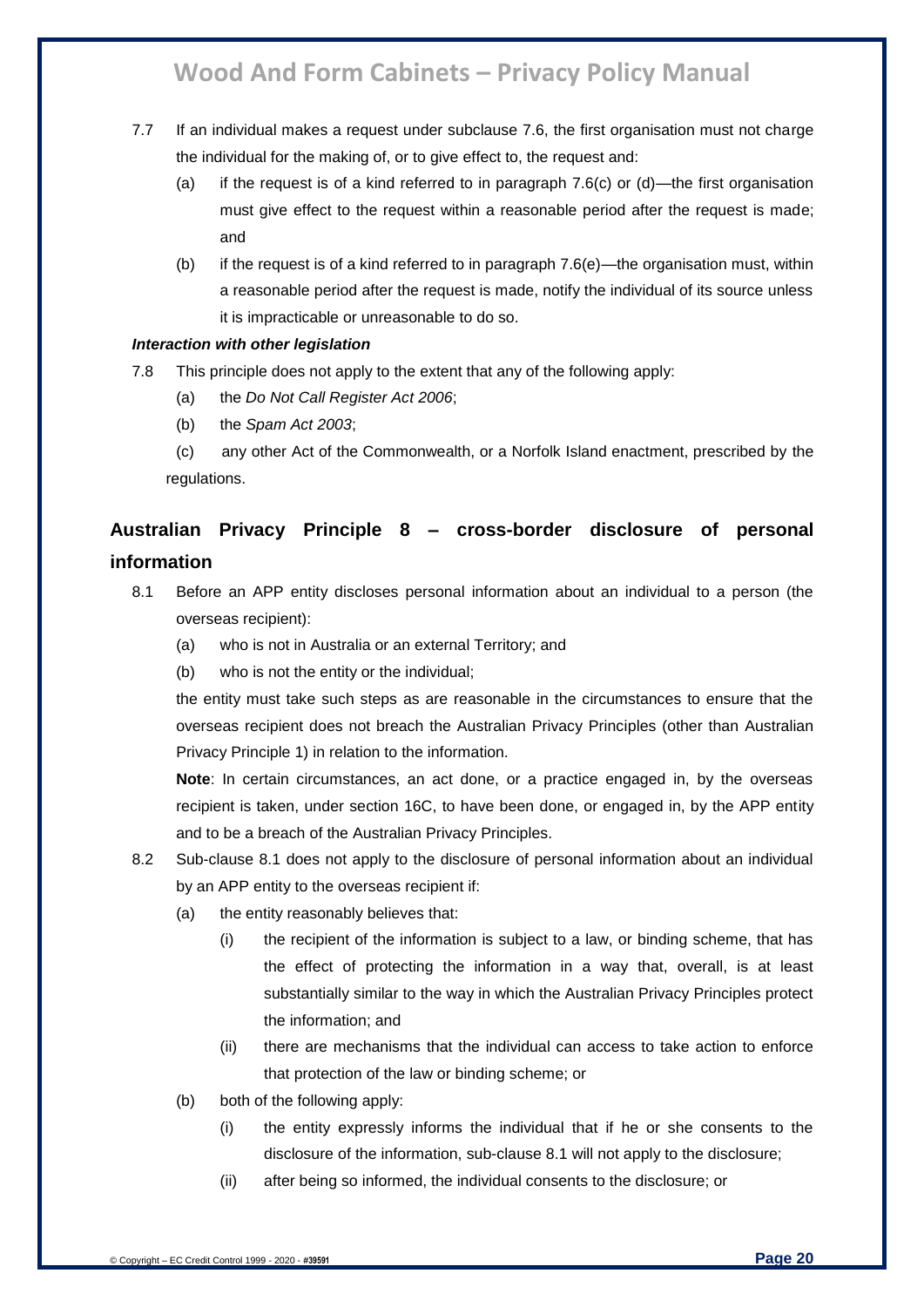- (c) the disclosure of the information is required or authorised by or under an Australian law or a court/tribunal order; or
- (d) a permitted general situation (other than the situation referred to in item 4 or 5 of the table in subsection 16A(1)) exists in relation to the disclosure of the information by the APP entity; or
- (e) the entity is an agency and the disclosure of the information is required or authorised by or under an international agreement relating to information sharing to which Australia is a party; or
- (f) the entity is an agency and both of the following apply:
	- (i) the entity reasonably believes that the disclosure of the information is reasonably necessary for one or more enforcement related activities conducted by, or on behalf of, an enforcement body;
	- (ii) the recipient is a body that performs functions, or exercises powers, that are similar to those performed or exercised by an enforcement body.

**Note:** For *permitted general situation*, see section 16A.

### **Australian Privacy Principle 9 – adoption, use or disclosure of government related identifiers**

#### *Adoption of government related identifiers*

- 9.1 An organisation must not adopt a government related identifier of an individual as its own identifier of the individual unless:
	- (a) the adoption of the government related identifier is required or authorised by or under an Australian law or a court/tribunal order; or
	- (b) sub-clause 9.3 applies in relation to the adoption.

**Note:** An act or practice of an agency may be treated as an act or practice of an organisation, see section 7A.

#### *Use or disclosure of government related identifiers*

- 9.2 An organisation must not use or disclose a government related identifier of an individual unless:
	- (a) the use or disclosure of the identifier is reasonably necessary for the organisation to verify the identity of the individual for the purposes of the organisation's activities or functions; or
	- (b) the use or disclosure of the identifier is reasonably necessary for the organisation to fulfil its obligations to an agency or a State or Territory authority; or
	- (c) the use or disclosure of the identifier is required or authorised by or under an Australian law or a court/tribunal order; or
	- (d) a permitted general situation (other than the situation referred to in item 4 or 5 of the table in subsection 16A(1)) exists in relation to the use or disclosure of the identifier; or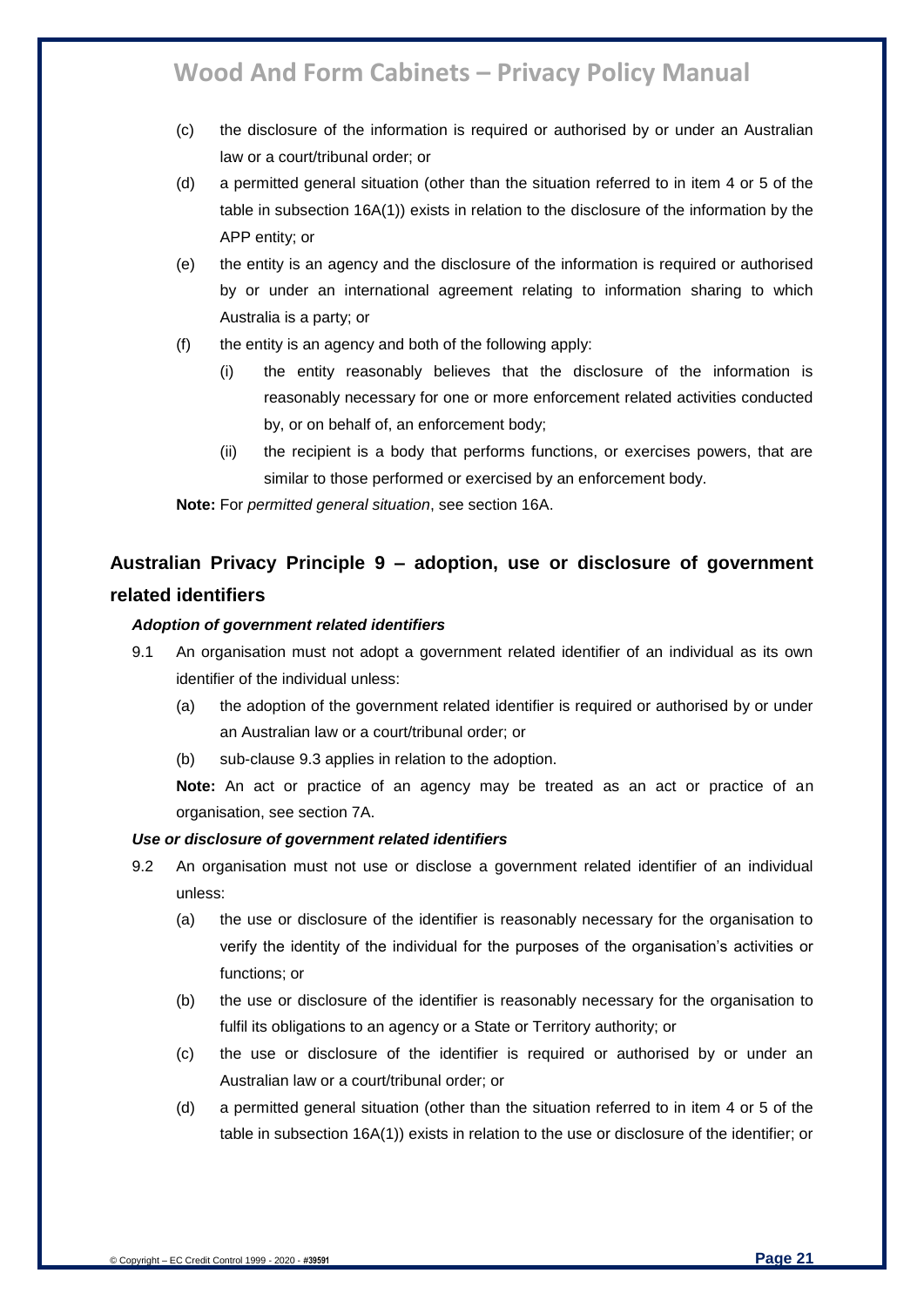- (e) the organisation reasonably believes that the use or disclosure of the identifier is reasonably necessary for one or more enforcement related activities conducted by, or on behalf of, an enforcement body; or
- (f) sub-clause 9.3 applies in relation to the use or disclosure.

**Note 1:** An act or practice of an agency may be treated as an act or practice of an organisation, see section 7A.

**Note 2:** For *permitted general situation*, see section 16A.

#### *Regulations about adoption, use or disclosure*

- 9.3 This sub-clause applies in relation to the adoption, use or disclosure by an organisation of a government related identifier of an individual if:
	- (a) the identifier is prescribed by the regulations; and
	- (b) the organisation is prescribed by the regulations, or is included in a class of organisations prescribed by the regulations; and
	- (c) the adoption, use or disclosure occurs in the circumstances prescribed by the regulations.

**Note:** There are prerequisites that must be satisfied before the matters mentioned in this sub-clause are prescribed, see subsections 100(2) and (3).

#### **Part 4 – Integrity Of Personal Information**

#### **Australian Privacy Principle 10 – quality of personal information**

- 10.1 An APP entity must take such steps (if any) as are reasonable in the circumstances to ensure that the personal information that the entity collects is accurate, up to date and complete.
- 10.2 An APP entity must take such steps (if any) as are reasonable in the circumstances to ensure that the personal information that the entity uses or discloses is, having regard to the purpose of the use or disclosure, accurate, up to date, complete and relevant.

#### **Australian Privacy Principle 11 – security of personal information**

- 11.1 If an APP entity holds personal information, the entity must take such steps as are reasonable in the circumstances to protect the information:
	- (a) from misuse, interference and loss; and
	- (b) from unauthorised access, modification or disclosure.
- 11.2 If:
	- (a) an APP entity holds personal information about an individual; and
	- (b) the entity no longer needs the information for any purpose for which the information may be used or disclosed by the entity under this Schedule; and
	- (c) the information is not contained in a Commonwealth record; and
	- (d) the entity is not required by or under an Australian law, or a court/tribunal order, to retain the information;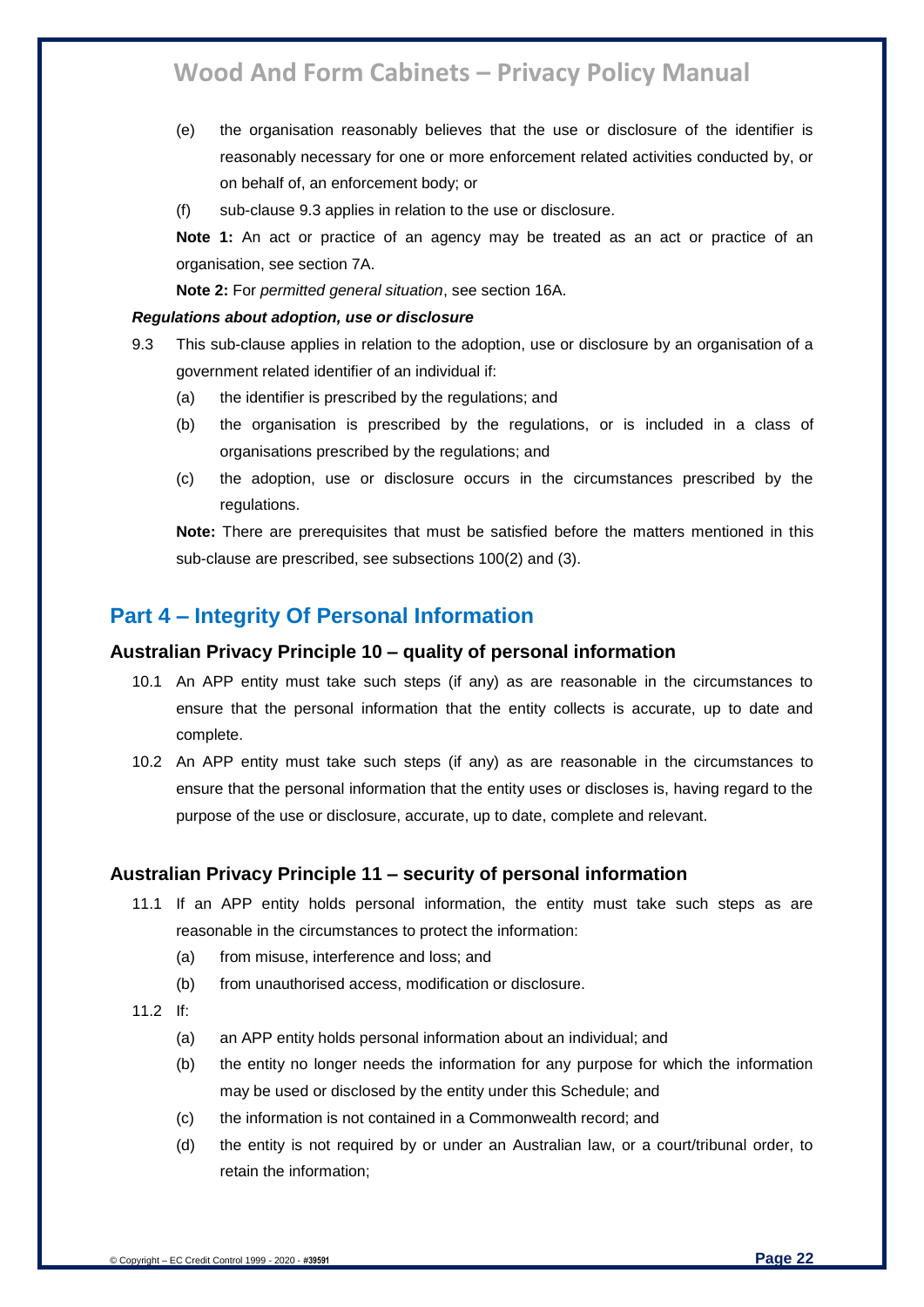the entity must take such steps as are reasonable in the circumstances to destroy the information or to ensure that the information is de-identified.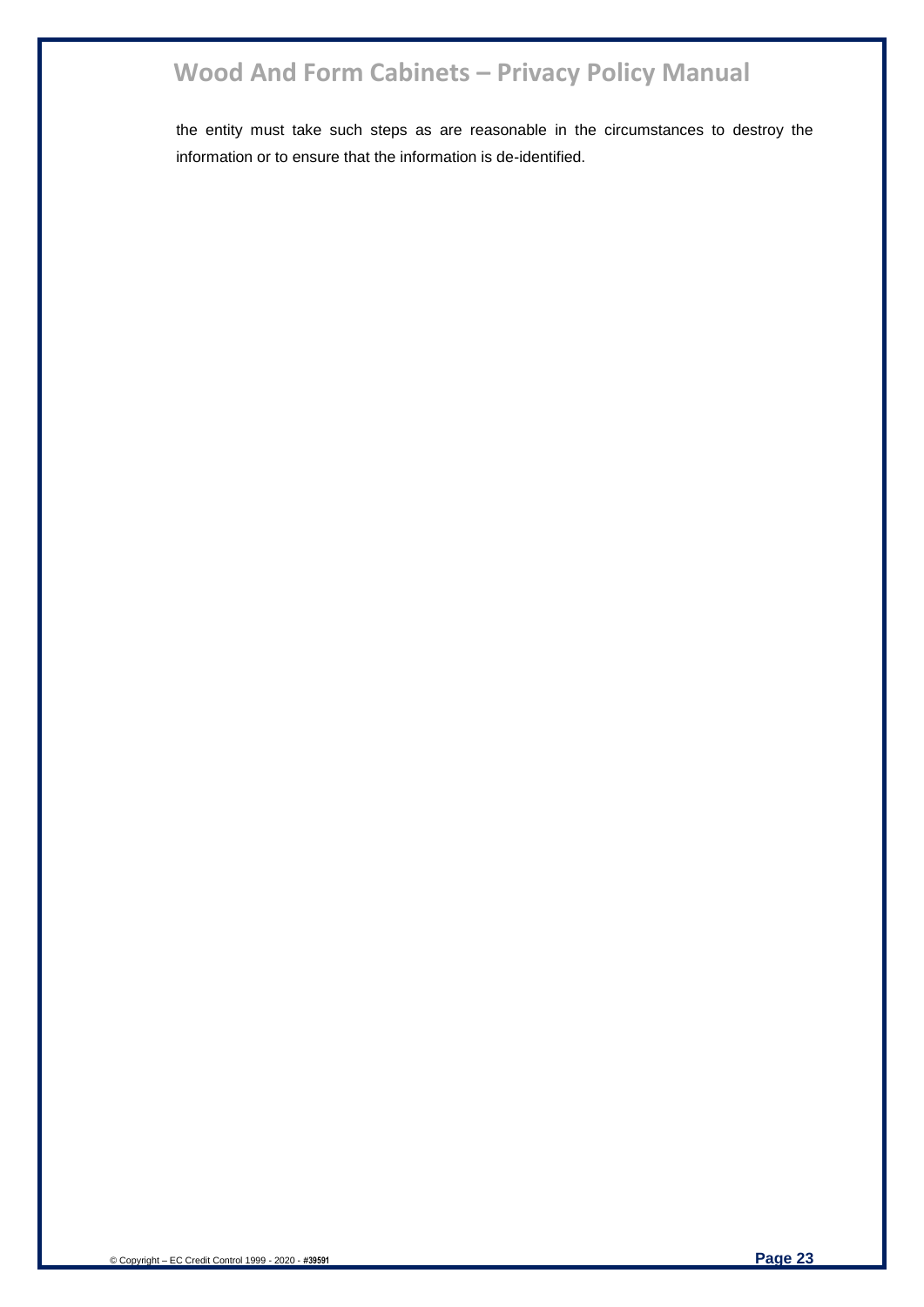### **Part 5 – Access To, And Correction Of, Personal Information**

#### **Australian Privacy Principle 12 – access to personal information**

#### *Access*

12.1 If an APP entity holds personal information about an individual, the entity must, on request by the individual, give the individual access to the information.

#### *Exception to access – agency*

- 12.2 If:
	- (a) the APP entity is an agency; and
	- (b) the entity is required or authorised to refuse to give the individual access to the personal information by or under:
		- (i) the Freedom of Information Act; or
		- (ii) any other Act of the Commonwealth, or a Norfolk Island enactment, that provides for access by persons to documents;

then, despite sub-clause 12.1, the entity is not required to give access to the extent that the entity is required or authorised to refuse to give access.

#### *Exception to access – organisation*

- 12.3 If the APP entity is an organisation then, despite sub-clause 12.1, the entity is not required to give the individual access to the personal information to the extent that:
	- (a) the entity reasonably believes that giving access would pose a serious threat to the life, health or safety of any individual, or to public health or public safety; or
	- (b) giving access would have an unreasonable impact on the privacy of other individuals; or
	- (c) the request for access is frivolous or vexatious; or
	- (d) the information relates to existing or anticipated legal proceedings between the entity and the individual, and would not be accessible by the process of discovery in those proceedings; or
	- (e) giving access would reveal the intentions of the entity in relation to negotiations with the individual in such a way as to prejudice those negotiations; or
	- (f) giving access would be unlawful; or
	- (g) denying access is required or authorised by or under an Australian law or a court/ tribunal order; or
	- (h) both of the following apply:
		- (i) the entity has reason to suspect that unlawful activity, or misconduct of a serious nature, that relates to the entity's functions or activities has been, is being or may be engaged in;
		- (ii) giving access would be likely to prejudice the taking of appropriate action in relation to the matter; or
	- (i) giving access would be likely to prejudice one or more enforcement related activities conducted by, or on behalf of, an enforcement body; or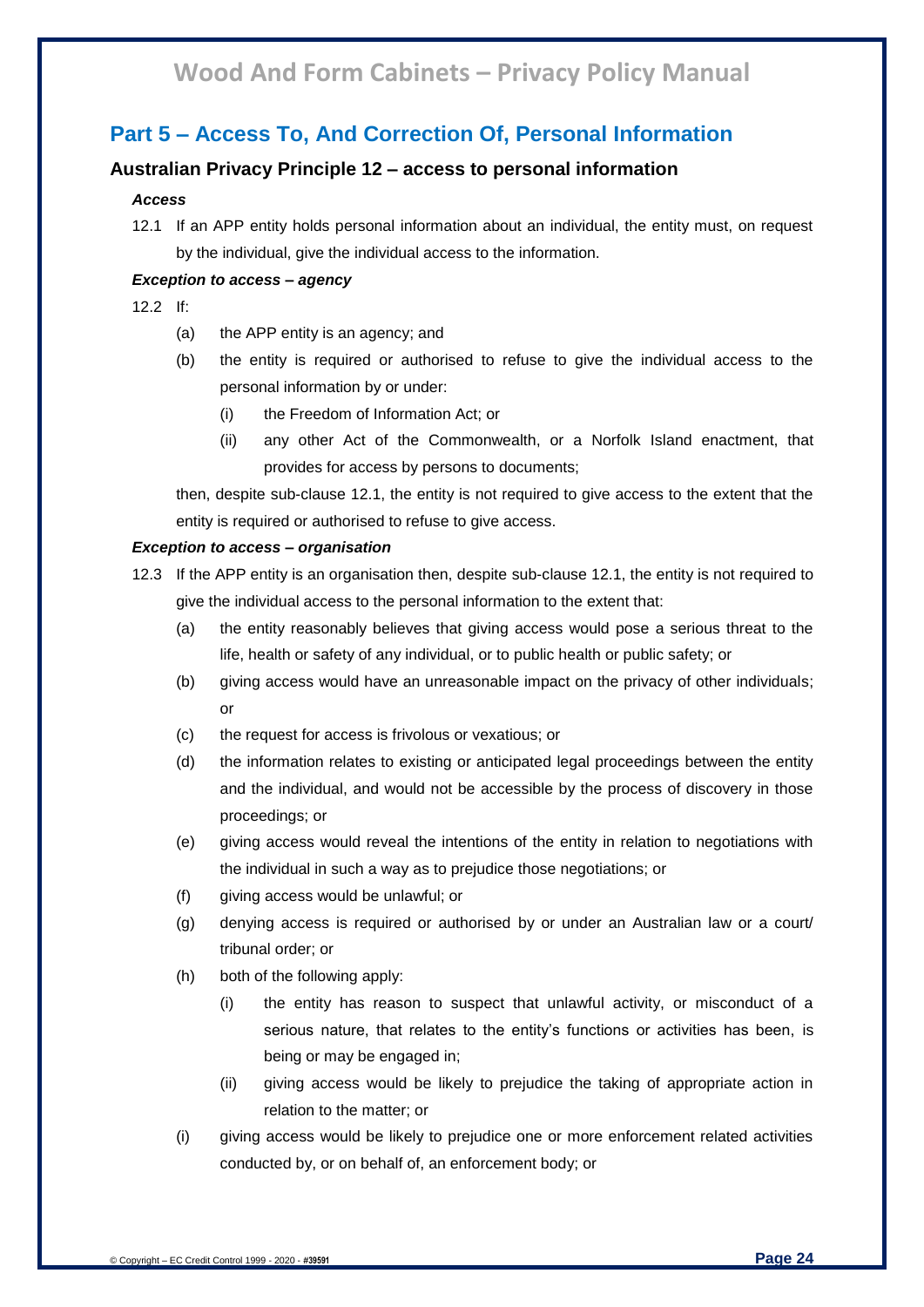(j) giving access would reveal evaluative information generated within the entity in connection with a commercially sensitive decision-making process.

#### *Dealing with requests for access*

- 12.4 The APP entity must:
	- (a) respond to the request for access to the personal information:
		- (i) if the entity is an agency—within 30 days after the request is made; or
		- (ii) if the entity is an organisation—within a reasonable period after the request is made; and
	- (b) give access to the information in the manner requested by the individual, if it is reasonable and practicable to do so.

#### *Other means of access*

- 12.5 If the APP entity refuses:
	- (a) to give access to the personal information because of sub-clause 12.2 or 12.3; or
	- (b) to give access in the manner requested by the individual;

the entity must take such steps (if any) as are reasonable in the circumstances to give access in a way that meets the needs of the entity and the individual.

12.6 Without limiting sub-clause 12.5, access may be given through the use of a mutually agreed intermediary.

#### *Access charges*

- 12.7 If the APP entity is an agency, the entity must not charge the individual for the making of the request or for giving access to the personal information.
- 12.8 If:
	- (a) the APP entity is an organisation; and
	- (b) the entity charges the individual for giving access to the personal information;

the charge must not be excessive and must not apply to the making of the request.

#### *Refusal to give access*

- 12.9 If the APP entity refuses to give access to the personal information because of sub-clause 12.2 or 12.3, or to give access in the manner requested by the individual, the entity must give the individual a written notice that sets out:
	- (a) the reasons for the refusal except to the extent that, having regard to the grounds for the refusal, it would be unreasonable to do so; and
	- (b) the mechanisms available to complain about the refusal; and
	- (c) any other matter prescribed by the regulations.
- 12.10 If the APP entity refuses to give access to the personal information because of paragraph 12.3(j), the reasons for the refusal may include an explanation for the commercially sensitive decision.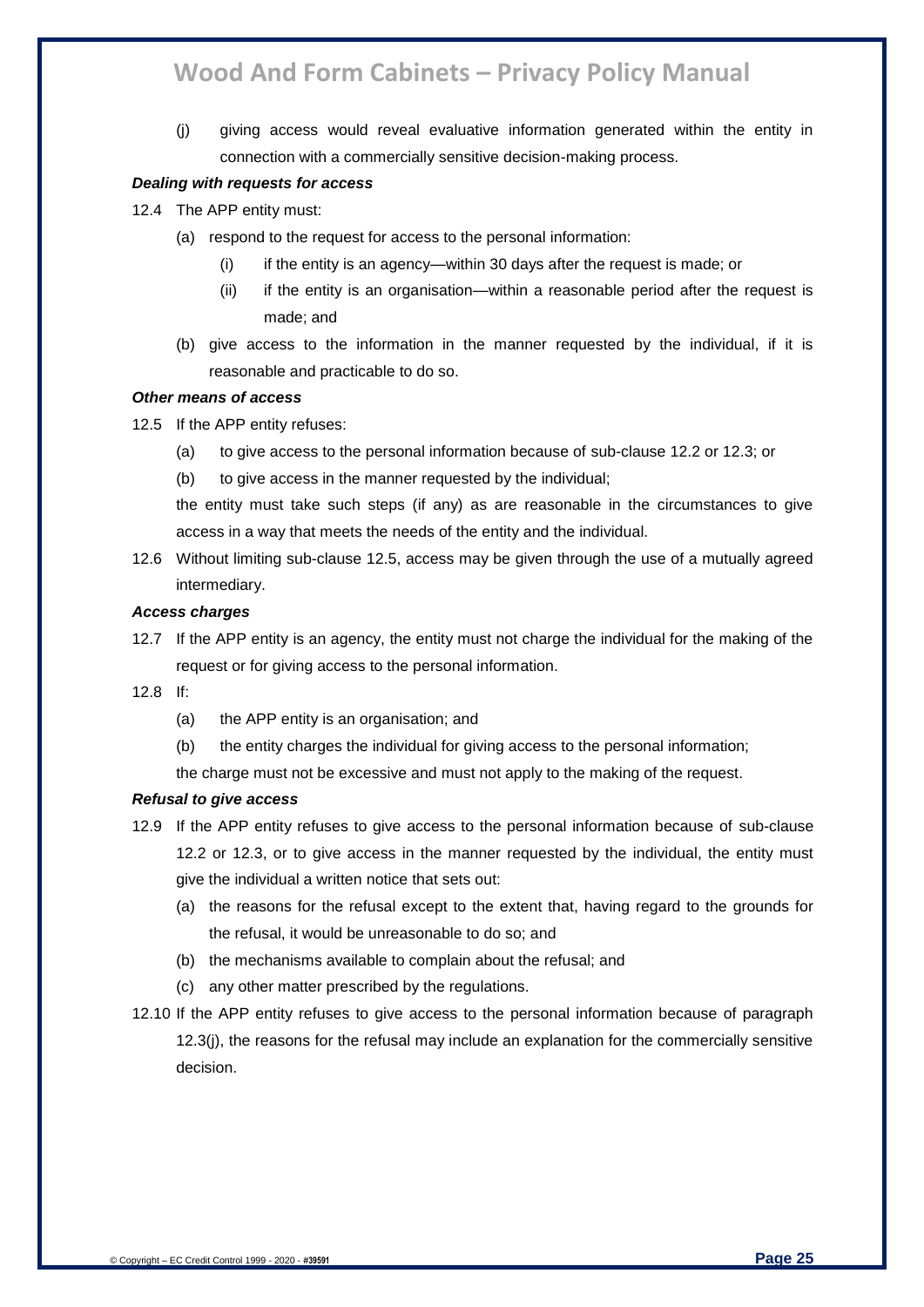#### **Australian Privacy Principle 13 – correction of personal information**

#### *Correction*

- 13.1 If:
	- (a) an APP entity holds personal information about an individual; and
	- (b) either:
		- (i) the entity is satisfied that, having regard to a purpose for which the information is held, the information is inaccurate, out of date, incomplete, irrelevant or misleading; or
		- (ii) the individual requests the entity to correct the information;

the entity must take such steps (if any) as are reasonable in the circumstances to correct that information to ensure that, having regard to the purpose for which it is held, the information is accurate, up to date, complete, relevant and not misleading.

#### *Notification of correction to third parties*

- 13.2 If:
	- (a) the APP entity corrects personal information about an individual that the entity previously disclosed to another APP entity; and
	- (b) the individual requests the entity to notify the other APP entity of the correction;

the entity must take such steps (if any) as are reasonable in the circumstances to give that notification unless it is impracticable or unlawful to do so.

#### *Refusal to correct information*

- 13.3 If the APP entity refuses to correct the personal information as requested by the individual, the entity must give the individual a written notice that sets out:
	- (a) the reasons for the refusal except to the extent that it would be unreasonable to do so; and
	- (b) the mechanisms available to complain about the refusal; and
	- (c) any other matter prescribed by the regulations.

#### *Request to associate a statement*

13.4 If:

- (a) the APP entity refuses to correct the personal information as requested by the individual; and
- (b) the individual requests the entity to associate with the information a statement that the information is inaccurate, out of date, incomplete, irrelevant or misleading;

the entity must take such steps as are reasonable in the circumstances to associate the statement in such a way that will make the statement apparent to users of the information.

#### *Dealing with requests*

13.5 If a request is made under sub-clause 13.1 or 13.4, the APP entity:

- (a) must respond to the request:
	- (i) if the entity is an agency—within 30 days after the request is made; or
	- (ii) if the entity is an organisation—within a reasonable period after the request is made; and